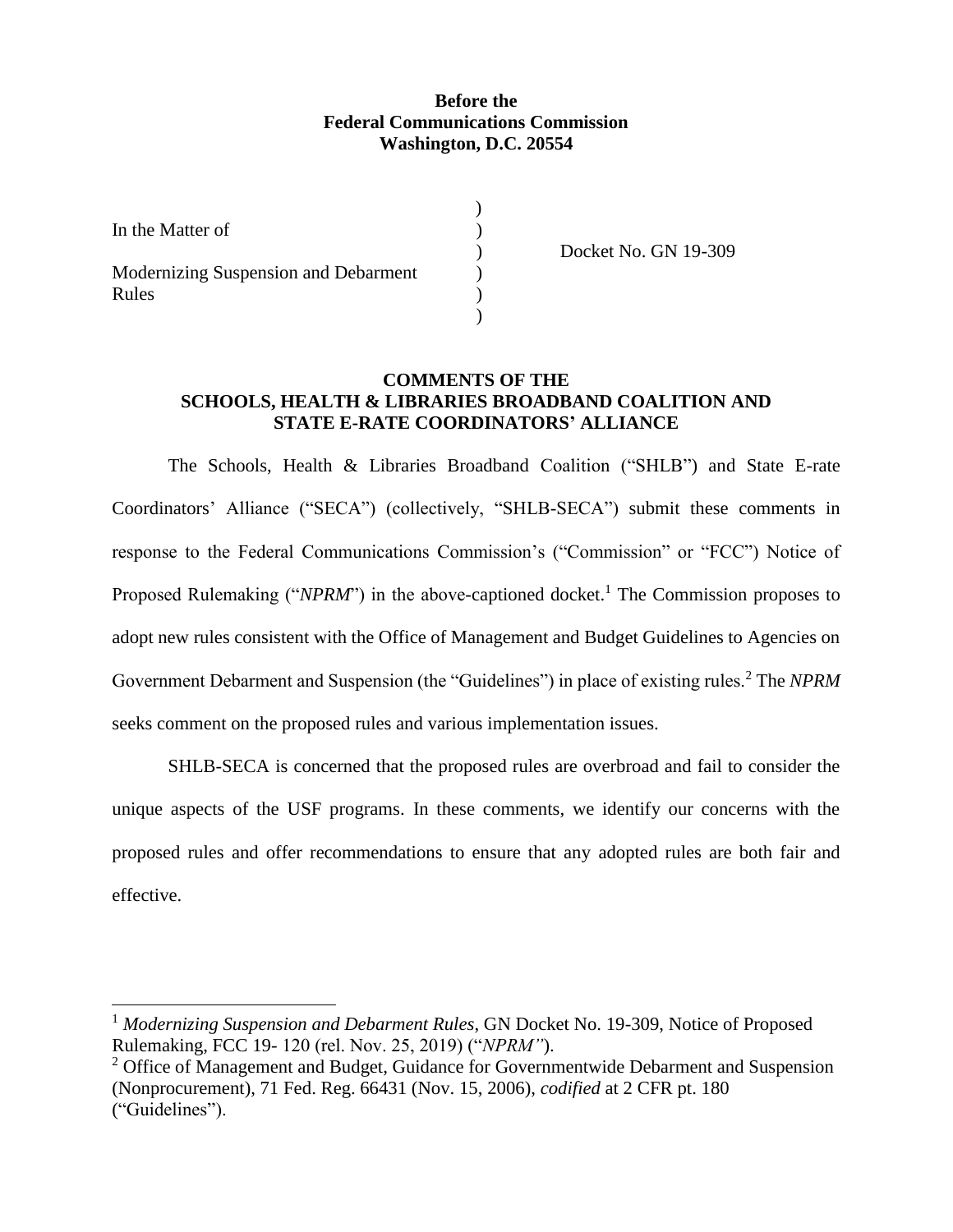#### **SUMMARY**

The Universal Service Fund ("USF") programs provide critical support to participants across the country. Removing bad actors from participation in these programs is an important tool in the Commission's administration of the Fund. We recognize the constraints that the current suspension and debarment rules pose to the Commission's enforcement efforts. The rules cover a narrow range of conduct and offer limited flexibility. Indeed, certain requirements in the existing rules serve to insulate bad actors from timely suspension and debarment.

Nevertheless, we express concern about certain proposals in the *NPRM.* First, the rules should recognize that suspension or debarment is a serious action with severe consequences. Formal suspension and debarment procedures should be limited to fraud, repeated or willful violations, and other intentional and serious misconduct. It should not serve as a remedy for mere negligence or good faith mistakes.

Second, the rules must provide procedural safeguards to ensure that individuals or organizations subject to suspension and debarment are treated fairly. Because USAC currently employs a *de facto* suspension process which lacks any due process protections, SHLB-SECA urges the Commission to eliminate the practice and to clarify the Administrator's role under the new rules.

Third, the rules must balance threats to the integrity of the USF programs on the one hand and an ominous, damaging suspension or debarment to participants on the other. The rules should offer flexibility and authorize the Commission to use alternative remedies where appropriate, for example, precluding a transaction in lieu of or prior to suspending a participant, granting exceptions to allow an excluded party to participate in a transaction, and authorizing debarring officials to tailor debarments or propose alternative remedies. SHLB-SECA firmly

2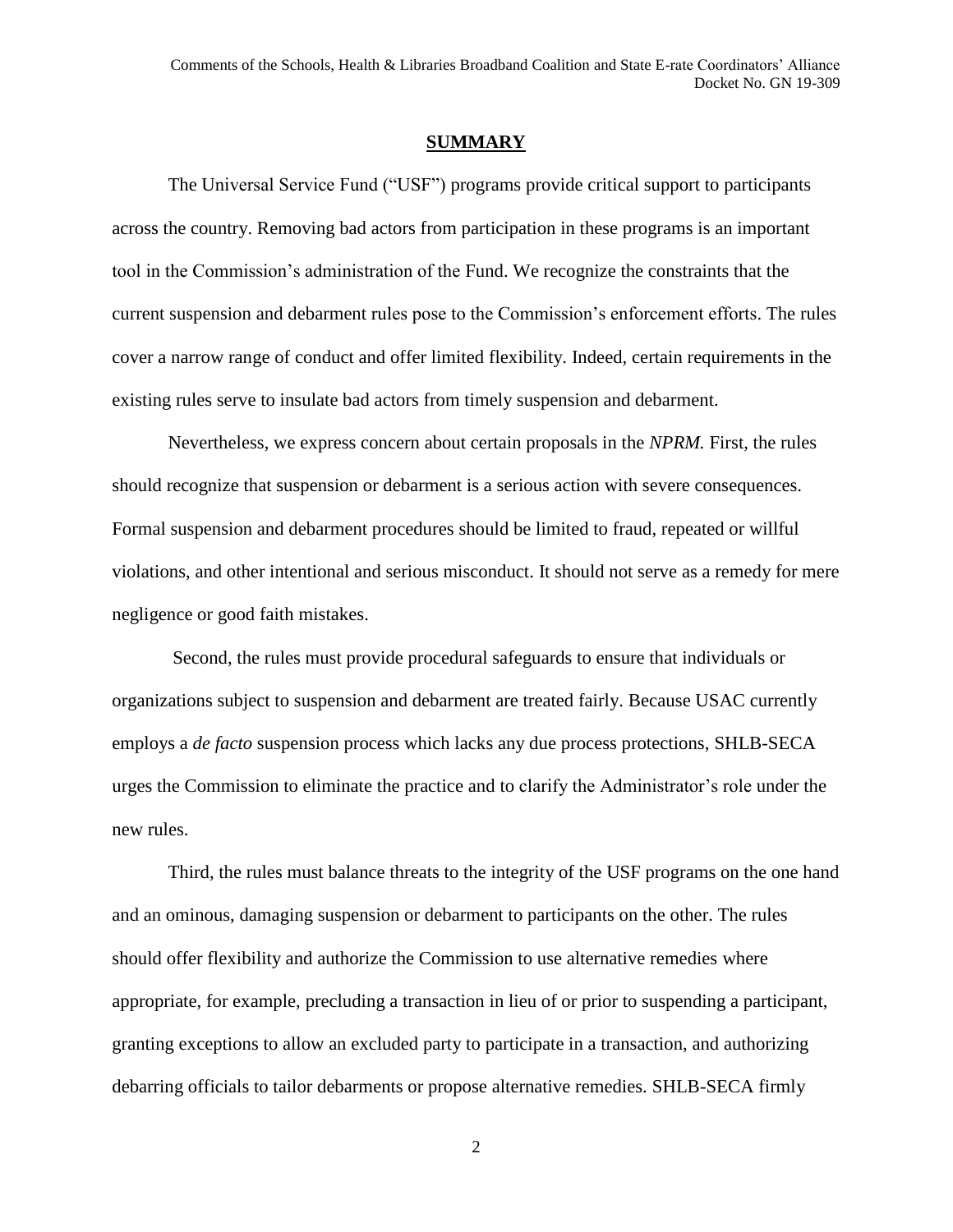supports the use of a "limited denial of participation" as a parallel, more flexible alternative to suspension and debarment. We also endorse giving debarred participants an opportunity to reduce the period and scope of debarment.

Fourth, the Commission's efforts to remove bad actors from USF participation should not result in unfair and unnecessary harm to innocent third-parties. USF beneficiaries should be permitted to continue receiving services from a suspended or debarred provider for the duration of the contract, whether the services are delivered under a contract or month-to-month basis. SHLB-SECA also encourages the Commission to clarify its suggestion that it would reject a participant's application for funding solely because a party with whom they do business was suspended or debarred.

Fifth, the rules must effectively address the realities of the USF programs. SHLB-SECA agrees that the Commission should be permitted to take remedial action before issuance of a judgment or conviction. We believe, however, that the criteria in the Guidelines for imputing conduct from an individual to an organization should be more carefully crafted. The rules should also provide that incorrect advice given in connection with USF program rules may not, without more, be grounds for suspension and debarment.

Finally, because the Commission proposes to "significantly expand the scope of [its] suspension and debarment rules beyond the current non-discretionary USF suspensions and debarments," it is imperative that new rules offer sufficient clarity and specificity to participants subject to the rules.<sup>3</sup> The Commission should more clearly define which conduct it believes is sufficient to warrant suspension or debarment and specify which information may be deemed so unfavorable that rejection of a transaction is warranted.

<sup>3</sup> *NPRM* at ¶ 79.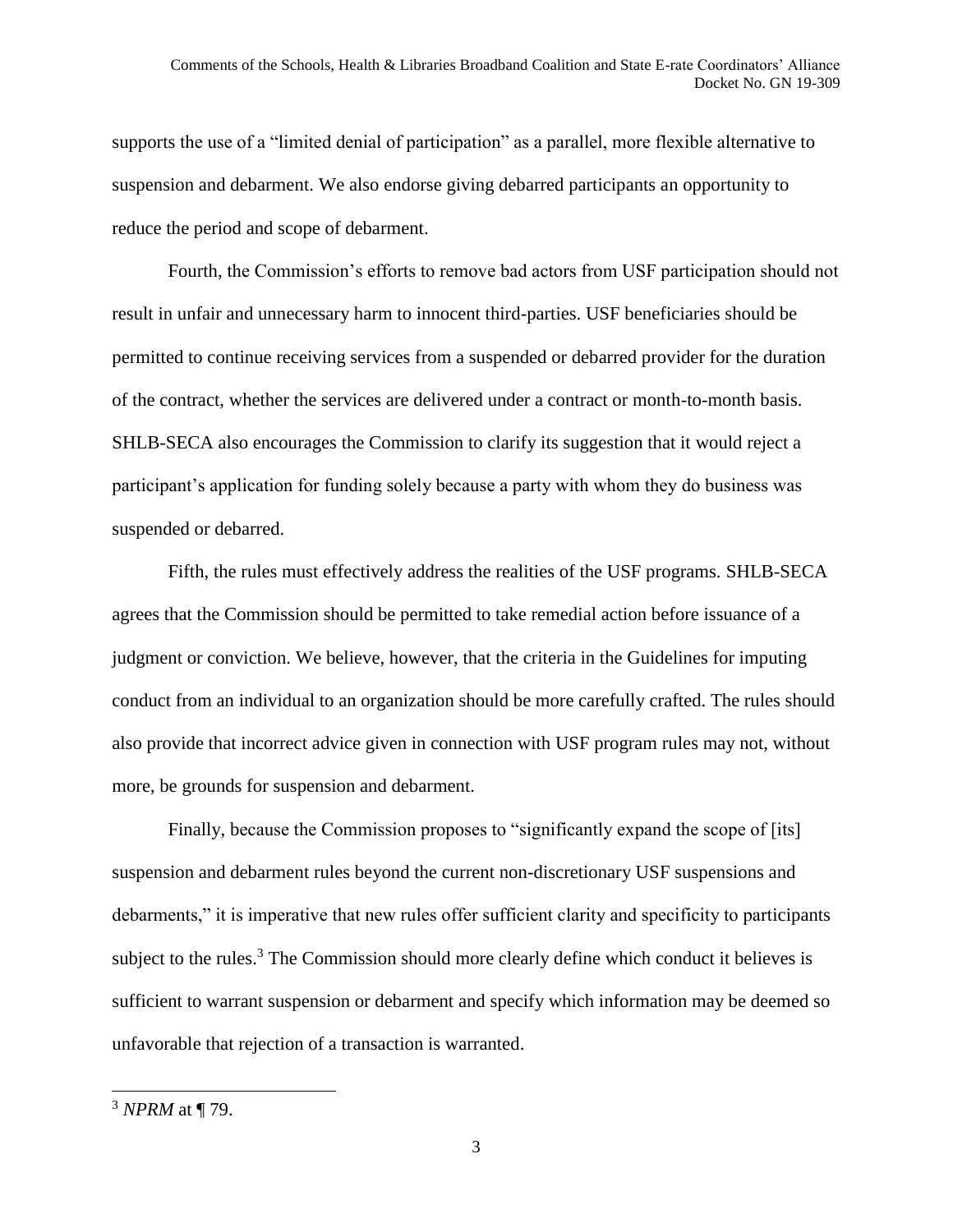# **TABLE OF CONTENTS**

|             | A. THE RULES SHOULD ALLOW THE COMMISSION TO TAKE REMEDIAL ACTION                                                                                                                                       |  |
|-------------|--------------------------------------------------------------------------------------------------------------------------------------------------------------------------------------------------------|--|
|             | B. SUSPENSION OR DEBARMENT SHOULD BE LIMITED TO FRAUD OR REPEATED<br>WILLFUL VIOLATIONS AND SHOULD NOT SERVE AS A REMEDY FOR MERELY                                                                    |  |
|             |                                                                                                                                                                                                        |  |
|             | D. THE CRITERIA IN THE GUIDELINES FOR IMPUTING CONDUCT FROM AN                                                                                                                                         |  |
| Е.          | THE RULES SHOULD CLARIFY THAT INCORRECT ADVICE GIVEN IN CONNECTION<br>WITH USF PROGRAM RULES MAY NOT BY ITSELF BE GROUNDS FOR SUSPENSION                                                               |  |
| $F_{\perp}$ | SPECIFIC RULES SHOULD BE ADOPTED TO ALLOW THE COMMISSION TO<br>PRECLUDE PARTICIPANTS FROM ENTERING INTO A PARTICULAR TRANSACTION<br>RATHER THAN SUSPENDING OR DEBARRING THE PARTICIPANT 12             |  |
|             | G. THE SUGGESTION THAT THE FCC WOULD REJECT THE APPLICATION OF A<br>PRIMARY TIER PARTICIPANT SOLELY BECAUSE A LOWER TIER PARTICIPANT<br>WAS CONVICTED OF FRAUD IN ANOTHER GOVERNMENT PROGRAM IS        |  |
|             | H. THE COMMISSION SHOULD NOT BE AUTHORIZED TO REJECT A TRANSACTION<br>WHERE IT CONSIDERS THE DISCLOSURE OF UNFAVORABLE INFORMATION<br>RELATING TO THE LOWER TIER PARTICIPANT "SO SIGNIFICANT" THAT THE |  |
|             | I. EXCEPTIONS SHOULD BE GRANTED TO ALLOW EXCLUDED PARTIES TO<br>PARTICIPATE IN A TRANSACTION AND THE RULES SHOULD SPELL OUT FACTORS<br>THE COMMISSION MAY TAKE INTO ACCOUNT WHEN MAKING THE            |  |
| $J_{\tau}$  | THE COMMISSION SHOULD ADOPT A "LIMITED DENIAL OF PARTICIPATION"<br>MECHANISM AS A PARALLEL AND MORE FLEXIBLE ALTERNATIVE TO                                                                            |  |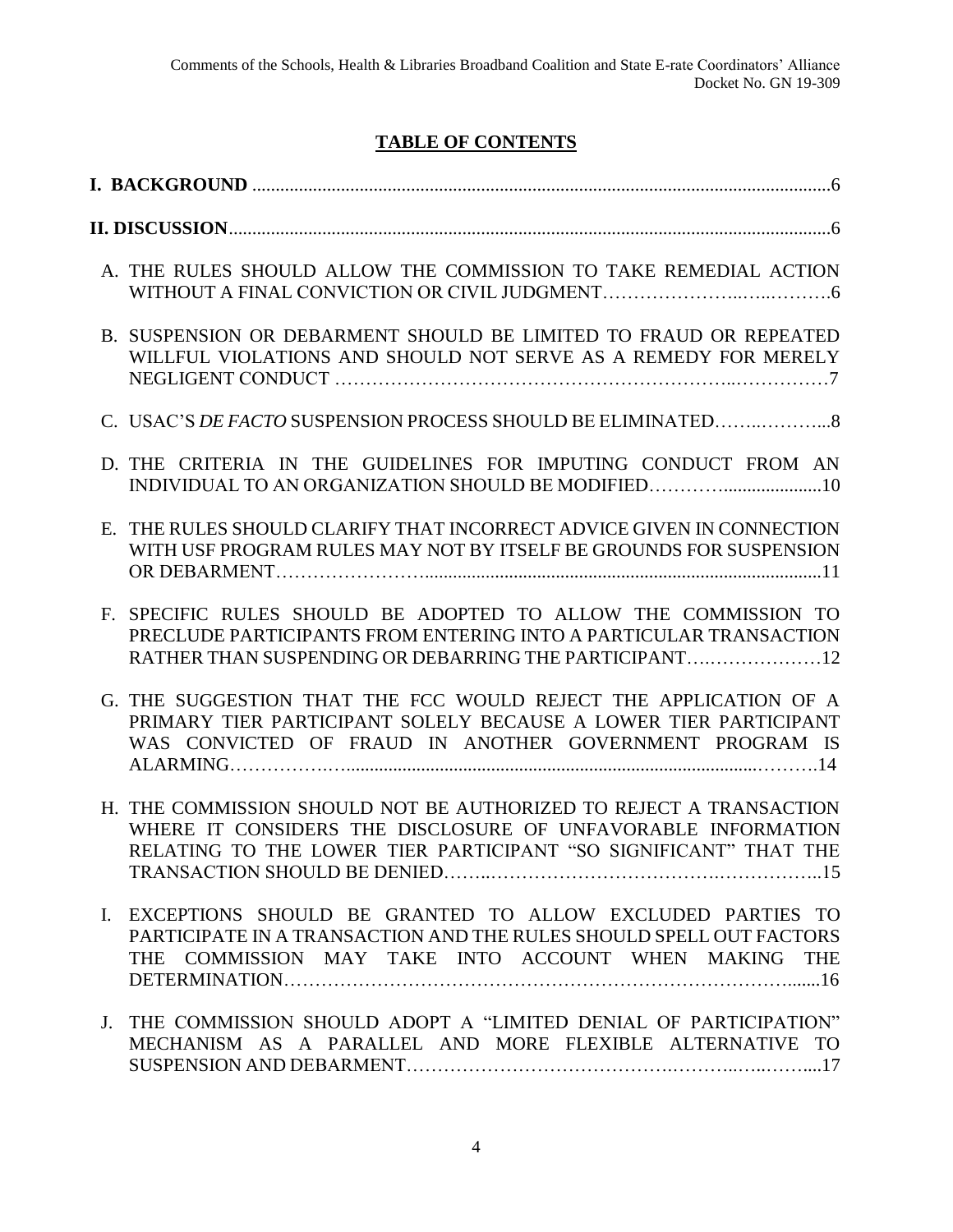| M. DEBARRING OFFICIALS SHOULD BE PERMITTED TO FASHION LESSER REMEDIES<br>OR TAILOR THE TERMS OF SUSPENSION AND DEBARMENT21          |
|-------------------------------------------------------------------------------------------------------------------------------------|
| L. THE RULES SHOULD OFFER DEBARRED PARTICIPANTS AN OPPORTUNITY TO                                                                   |
| K. PARTICIPANTS SHOULD BE PERMITTED TO CONTINUE RECEIVING SERVICES<br>WITH A SUSPENDED OR DEBARRED PROVIDER FOR THE DURATION OF THE |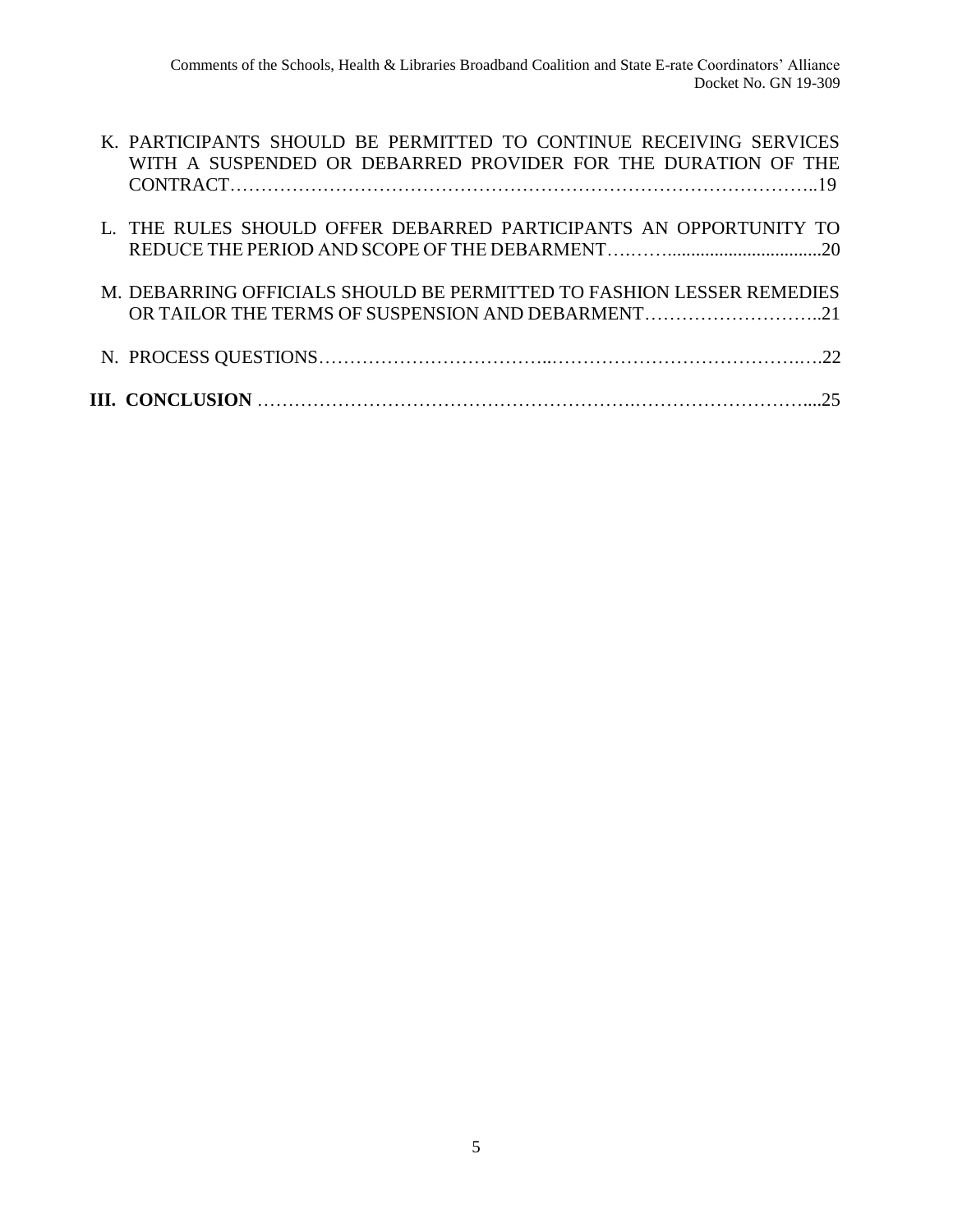# **I. BACKGROUND**

The SHLB Coalition is a broad-based coalition of organizations that share the goal of promoting open, affordable, high-quality broadband for anchor institutions and their communities. SHLB members include representatives of schools, libraries, health care providers and networks, state broadband offices, private sector companies, state and national research and education networks, and consumer organizations.

The State E-rate Coordinators' Alliance is an organization consisting of E-rate coordinators representing 44 states and two territories. Representatives of SECA assist E-rate applicants in all aspects of the program and provide face-to face and online E-rate training for applicants and service providers. As state E-rate coordinators, members serve as intermediaries between the applicant and service providers, USAC, and FCC. SECA does not have any administrative staff and relies entirely on our members' volunteer activities.

### **II. DISCUSSION**

l

# **A. THE RULES SHOULD ALLOW THE COMMISSION TO TAKE REMEDIAL ACTION WITHOUT A FINAL CONVICTION OR CIVIL JUDGMENT**

We acknowledge that the narrow trigger for suspension and debarment under existing rules is a constraint on the Commission's authority. <sup>4</sup> Requiring a final conviction or civil judgment may preclude the Commission from timely removing bad actors – and in some cases from removing bad actors at all. Moreover, even if a conviction or civil judgment is pursued, the litigation may take years. In theory, existing rules could permit even an individual or company

 $4$  47 CFR § 54.8(c) (suspension and debarment are triggered only by a final conviction or civil judgment for the "attempt or commission of criminal fraud, theft, embezzlement, forgery, bribery, falsification or destruction of records, making false statements, receiving stolen property, making false claims, obstruction of justice and other fraud or criminal offense" arising out of activities associated with or related to one of the four USF programs).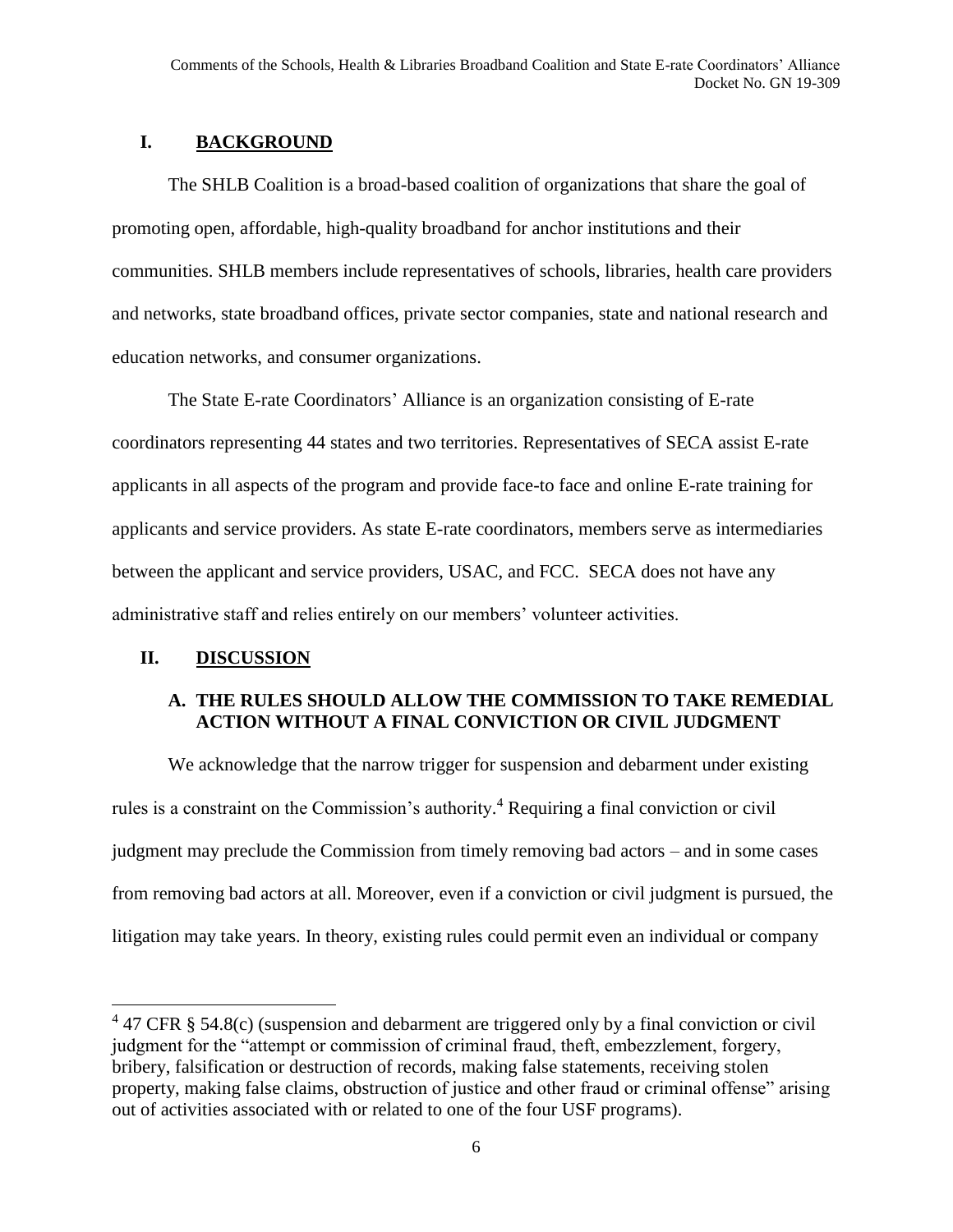engaging in egregious misconduct to continue to participate in any USF program while litigation is pending.

For these reasons, SLHB-SECA supports the adoption of rules allowing the Commission to take remedial action, in appropriate circumstances, before the issuance of a judgment or conviction. However, as discussed in more detail below, the Commission must still ensure that the suspension and debarment rules include known timelines, are fundamentally fair and provide due process to participants.

#### **B. SUSPENSION OR DEBARMENT SHOULD BE LIMITED TO FRAUD OR REPEATED WILLFUL VIOLATIONS AND SHOULD NOT SERVE AS A REMEDY FOR MERELY NEGLIGENT CONDUCT**

The Guidelines are clear that suspension and debarment are not to be used for punishment.<sup>5</sup> Formal suspension and debarment procedures are drastic remedies and should be used judiciously. The consequences are severe and could likely result in a participant's exclusion from other government programs. In the case of schools, libraries, and other beneficiaries, the effect could be devasting. Similarly, for companies, a suspension or debarment could mean bankruptcy.

SHLB-SECA urges the Commission to limit formal suspension and debarment procedures to fraud or repeated willful violations, as we do not believe it should serve as a remedy for merely negligent conduct or mistaken actions guided by good faith. Many violations of E-rate and Rural Health Care program rules – which may have to be reported as a disclosure under the proposed rules – use a strict liability standard with no consideration of whether the responsible party made a good faith error or was willfully trying to evade program requirements. Further, program rules tend to be vague, and participants are often forced to use their best

<sup>5</sup> *See* 2 C.F.R § 180.125(b)-(c).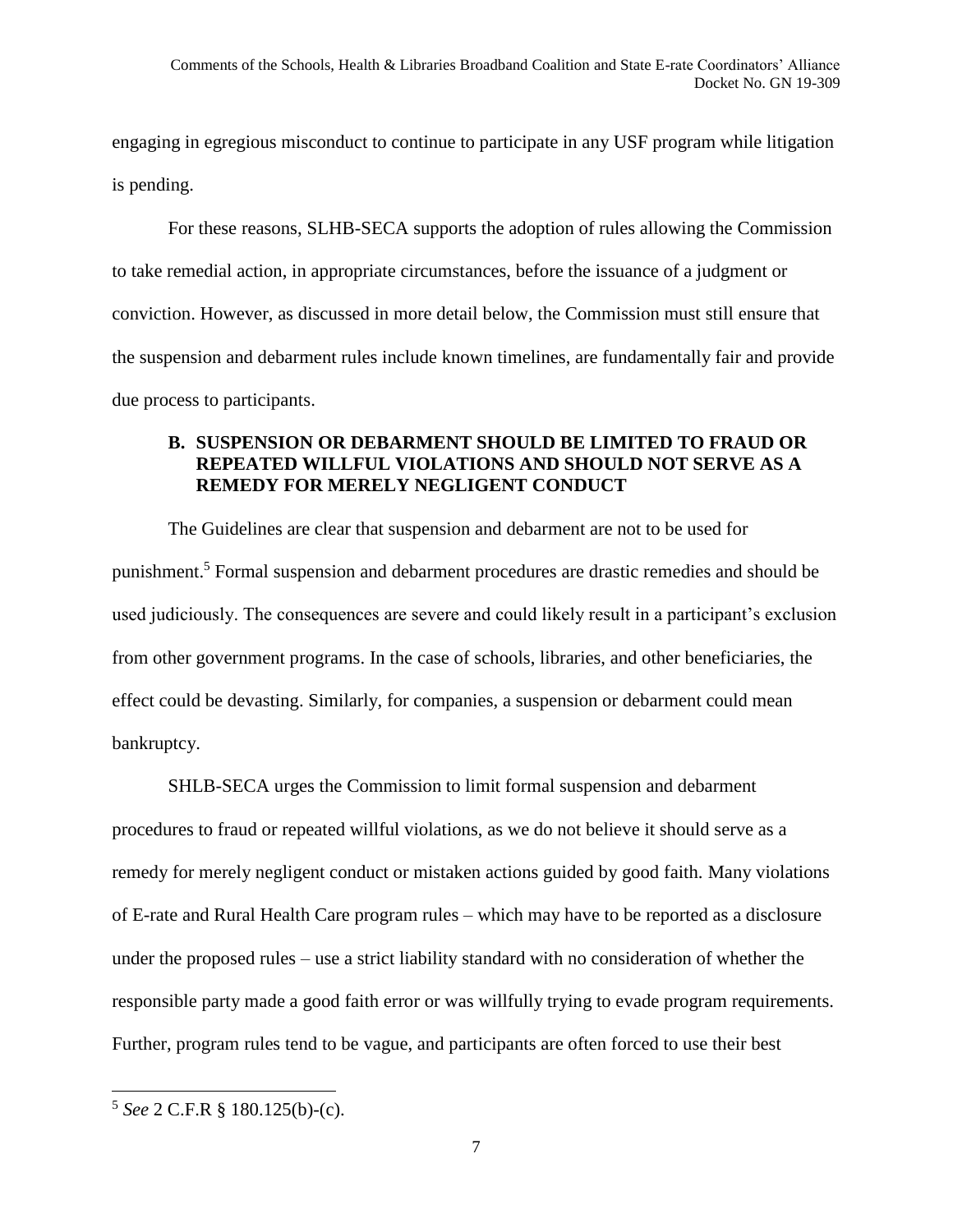judgment in interpreting and applying the rules. For these reasons, good faith mistakes and negligent conduct should not be grounds for suspension or debarment under any new rules.

The Commission already has sufficient tools at its disposal to address most issues or instances or misconduct that arise. The Commission can "direct USAC to suspend or delay universal service support amounts, either wholly or in part, when the Commission has proof, or credible information, that leads it to reasonably believe, based on the totality of the information available, that all or part of a payment would be in violation of the statutes and regulations applicable to the [applicable] program."<sup>6</sup> The Commission – or USAC – can seek recovery of improperly disbursed funds. In the E-rate and Rural Health Care programs, applications already undergo significant review prior to a commitment of funding, and oftentimes at the postcommitment phase, in order to identify any potential abuse or misuse of program funds. The programs also are subject to a robust payment quality assurance plan and Beneficiary Contributor Audit Program, each of which also ensures compliance with program rules. Where at all possible, we endorse the use of these and any other less severe measures to address program non-compliance prior to or in lieu of suspension or debarment.

#### **C. USAC'S** *DE FACTO* **SUSPENSION PROCESS SHOULD BE ELIMINATED**

USAC currently administers its own *de facto* suspension process whereby it delays or altogether stops administrative processing due to potential violations of Commission rules. The practice has been used to conduct years-long investigations, initiate endless reviews, and withhold funding from USF participants, all while offering virtually no transparency or

 $\overline{\phantom{a}}$ 

<sup>6</sup> *Lifeline and Link Up Reform and Modernization*, Third Report and Order, Further Report and Order, and Order on Reconsideration, 31 FCC Rcd. 3962, 4015 n.403 (2016) (2016 Lifeline Order).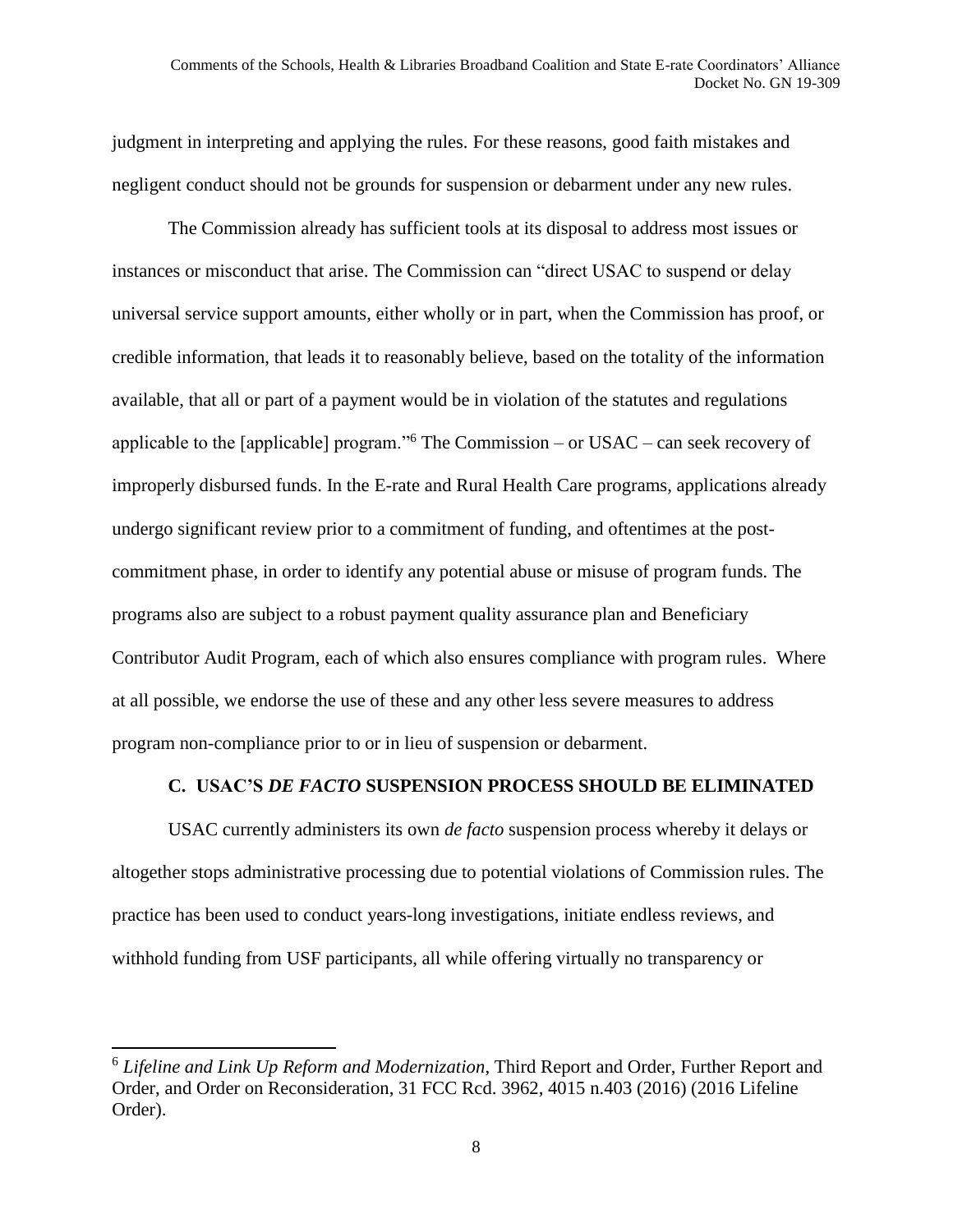reasonable due process safeguards, including notice of the alleged violation or an opportunity to respond.

The objective of suspension and debarment is to safeguard the USF against bad actors by ensuring that they do not receive program benefits. Refusing to start or finish reviewing an application for funding, refusing to decide whether to commit or deny funding, and refusing to issue payment all constitute *de facto* suspensions from participation in USF programs. And USAC has used the practice over the years to in effect suspend applicants and service providers indefinitely and without recourse.

This proceeding gives the Commission the perfect regulatory vehicle to eliminate USAC's *de facto* suspension process. We urge the Commission to do just that. The new suspension and debarment rules will enable the Commission to accomplish much of what USAC has historically used the procedure to accomplish. However, we expect that, unlike USAC's process, the new rules will be transparent and replete with reasonable due process protections.

We also encourage the Commission to take the opportunity to clarify USAC's role in the suspension and debarment process. SHLB-SECA believes that suspension and debarment should be the exclusive responsibility of the FCC, not USAC. We believe that this will lead to greater efficiency and fairness. To ensure that USAC is no longer employing its *de facto* process, the Commission should require USAC to report to the Commission any funding applications that do not have decisions after September 30 and any invoices that have not been paid in 90 days. If there are applications or invoices that are not completed by these deadlines, USAC should be required to notify applicants or service providers of the reason for the delay and an estimated time for resolution.

9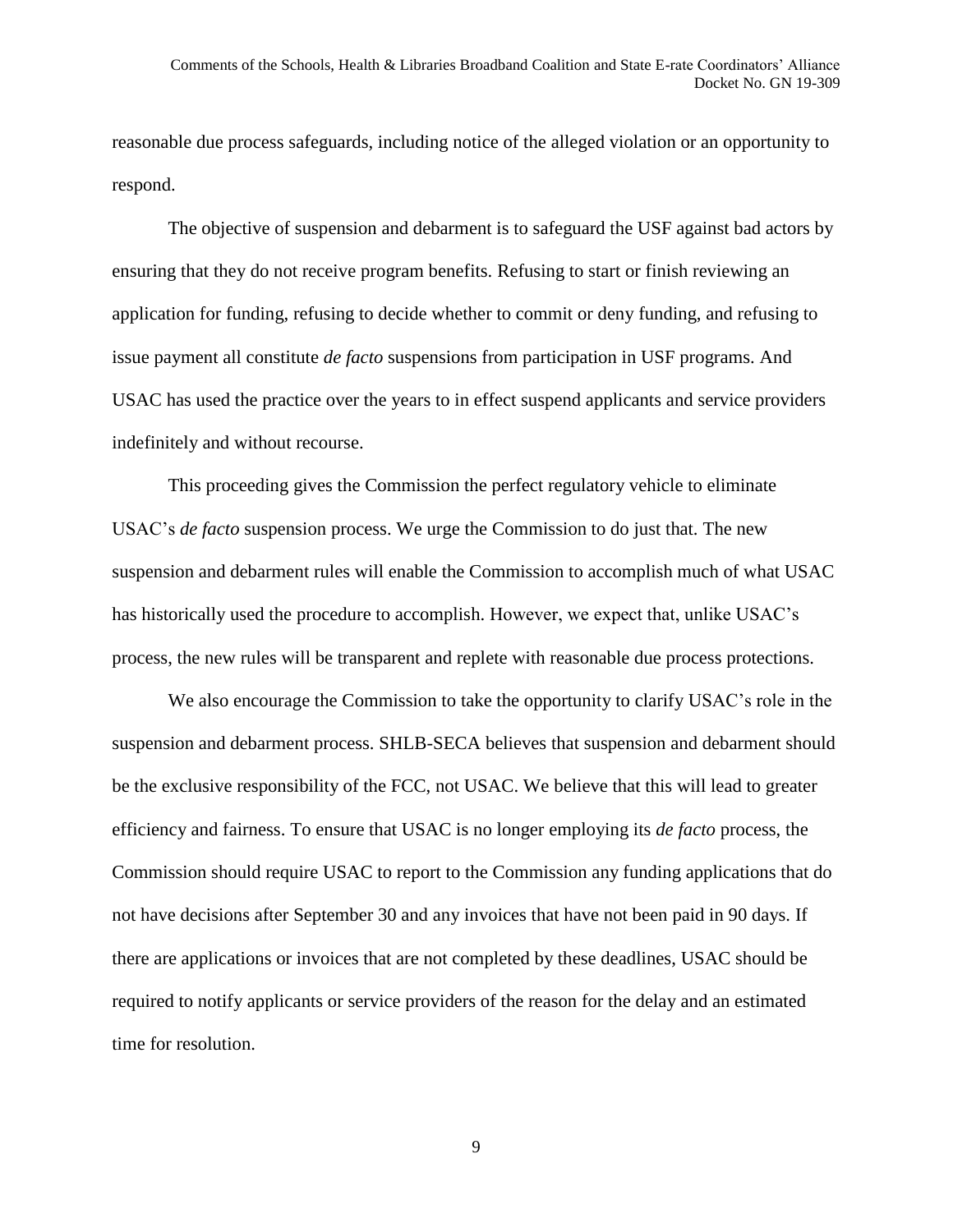#### **D. THE CRITERIA IN THE GUIDELINES FOR IMPUTING CONDUCT FROM AN INDIVIDUAL TO AN ORGANIZATION SHOULD BE MODIFIED**

The Guidelines include imputation rules that would "plug a gap" in the current suspension and debarment rules, allowing the Commission to take action "against an organization, not just a principal, or the reverse, in appropriate circumstances."<sup>7</sup> Section 180.630(a) of the Guidelines states that "a Federal agency may impute the fraudulent, criminal, or other improper conduct of any officer, director, shareholder, partner, employee, or other individual associated with an organization, to that organization when the improper conduct occurred in connection with the individual's performance of duties for or on behalf of that organization, or with the organization's knowledge, approval or acquiescence."<sup>8</sup>

The criteria in the Guidelines for imputing conduct from an individual to an organization should be modified in any new suspension and debarment rules. Under the Guidelines, an individual's misconduct may be imputed to an organization or company, even though that organization or company had no knowledge of it, when the improper conduct occurred in the individual's performance of duties. For example, a procurement officer for a large school district engages in misconduct in connection with the E-rate program's competitive bidding process, such as accepting a bribe. No one at the school district knows of, or had any reason to know of, the procurement officer's conduct. Under the Guidelines, this individual's misconduct could be imputed to the school district, and the school district could be suspended or debarred from E-rate participation as a result. Not only would subjecting the school district to suspension or debarment under these circumstances be fundamentally unfair; it would disallow the school district from obtaining funding for E-rate supported services for the period of suspension or

 $\overline{a}$ 

<sup>7</sup> *NPRM* at ¶ 26 n.43.

<sup>8</sup> 2 CFR § 180.25(a).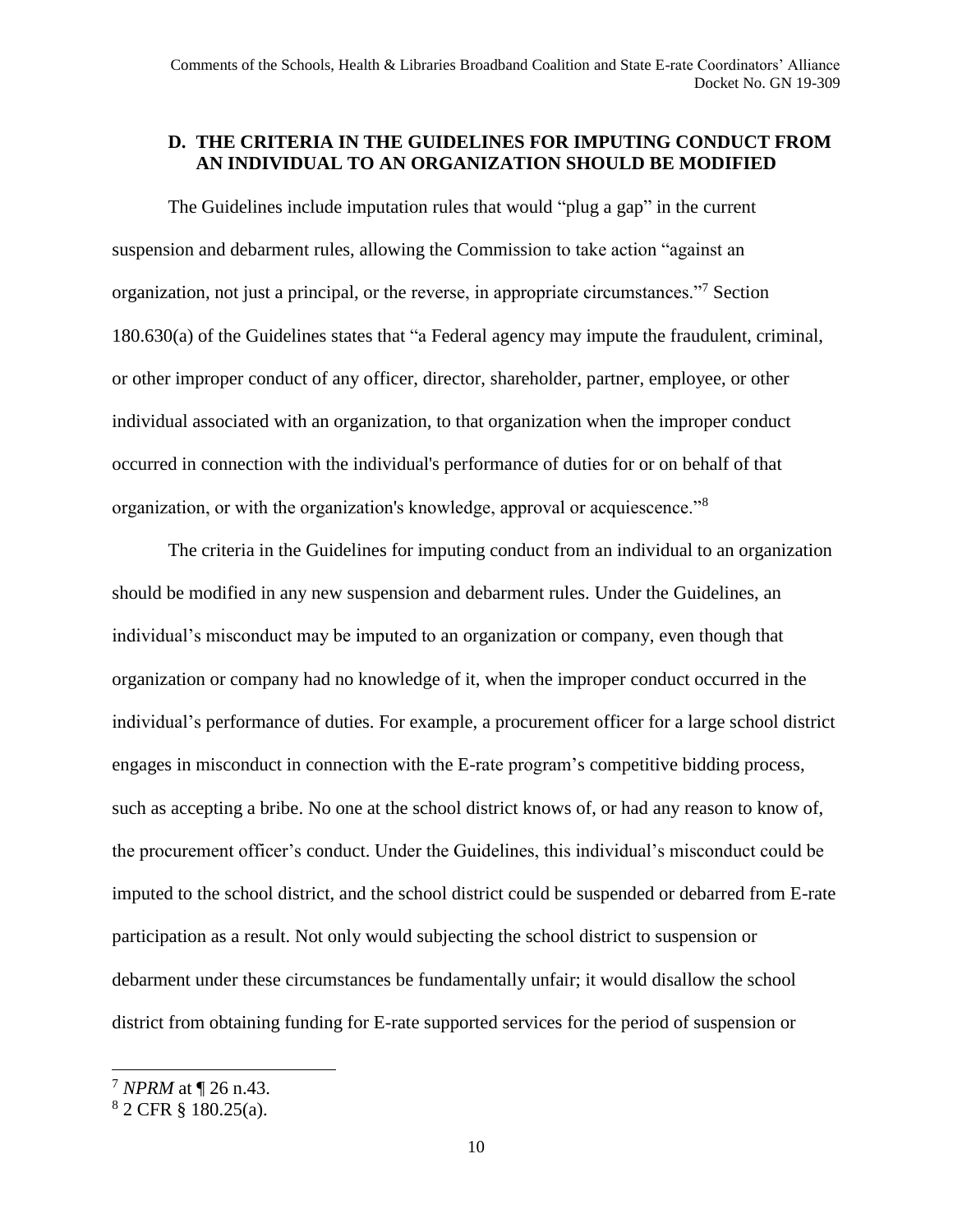debarment. For these reasons, we believe that rules concerning imputation of conduct should be more carefully crafted.

At a minimum, we urge the Commission to change the imputation standard in any adopted rules to require not only that the individual's misconduct be related to the performance of his or her duties, but *also* that it be undertaken with the organization's knowledge, approval, or acquiescence.

# **E. THE RULES SHOULD CLARIFY THAT INCORRECT ADVICE GIVEN IN CONNECTION WITH USF PROGRAM RULES MAY NOT BY ITSELF BE GROUNDS FOR SUSPENSION OR DEBARMENT**

The Guidelines define "principal" to mean (a) an "officer, director, owner, partner, principal, investigator, or other person . . . with management or supervisory responsibilities" or (b) a "consultant or other person, whether or not employed by the participant or paid with Federal funds, who (1) [i]s in a position to handle Federal funds; (2) [i]s in a position to influence or control the use of those funds; or (3) [o]ccupies a technical or professional position capable of substantially influencing the development or outcome of an activity [in a transaction]."<sup>9</sup> The Commission proposes expanding the definition of "principal" in the Guidelines to ensure that all persons who have a critical influence on, or substantial control over, a covered transaction may be considered "principals," whether or not employed by the participant.<sup>10</sup> Under this expansive definition, such persons could include without limitation: "management and marketing agents, accountants, consultants, investment bankers, engineers, attorneys, and other professionals who are in a business relationship with participants in connection with a covered transaction under an FCC program." 11

 $\overline{\phantom{a}}$ 

<sup>&</sup>lt;sup>9</sup> 2 CFR § 180.995.

<sup>10</sup> *NPRM* at ¶ 33.

 $11$  *Id.* at ¶ 33.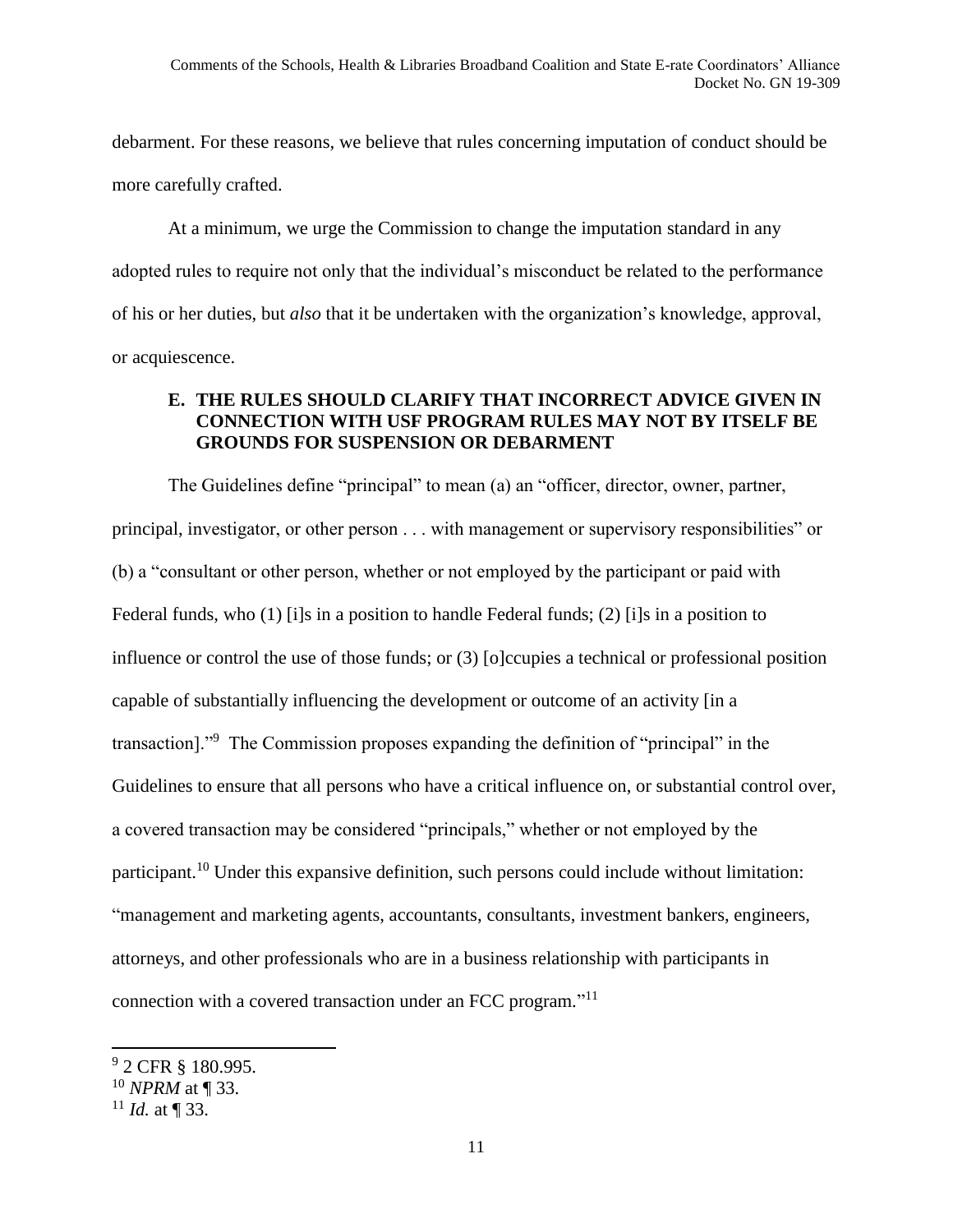By broadening the definition of "principal," the Commission is significantly expanding its suspension and debarment net to include nearly any individual who serves in an advisory capacity on behalf of a participant. For this reason, we encourage the Commission to clarify that incorrect or allegedly incorrect advice given in connection with USF program rules may not be grounds for suspension or debarment. Advice alone does not constitute substantial influence or control over a covered transaction. USF participants are free to accept or reject advice, whether it be good, bad or somewhere in between. Unless there is substantial evidence to show that the party giving advice was grossly negligent or did so with the specific intent of causing the recipient to violate program rules, it is unreasonable to conclude that the party's advice "caused" the violation. Without more, the act of giving advice should never constitute grounds for suspension or debarment.

### **F. SPECIFIC RULES SHOULD BE ADOPTED TO ALLOW THE COMMISSION TO PRECLUDE PARTICIPANTS FROM ENTERING INTO A PARTICULAR TRANSACTION RATHER THAN SUSPENDING OR DEBARRING THE PARTICIPANT**

The Commission notes that one way for it to prevent a transaction when a primary tier participant discloses unfavorable information is to institute and complete a suspension or debarment proceeding before the transaction is approved or concluded.<sup>12</sup> The *NPRM* requests comment on whether the rules should include less drastic remedies, for example, merely precluding the participant from entering into the transaction at hand prior to or in lieu of suspending the participant. $^{13}$ 

SHLB-SECA firmly supports the use of less severe, alternative measures to suspension and debarment where appropriate. Formal suspension and debarment procedures are drastic

 $\overline{a}$ 

 $12$  *Id.* at ¶ 59-60.

 $13$  *Id.* at  $\frac{1}{9}$  60.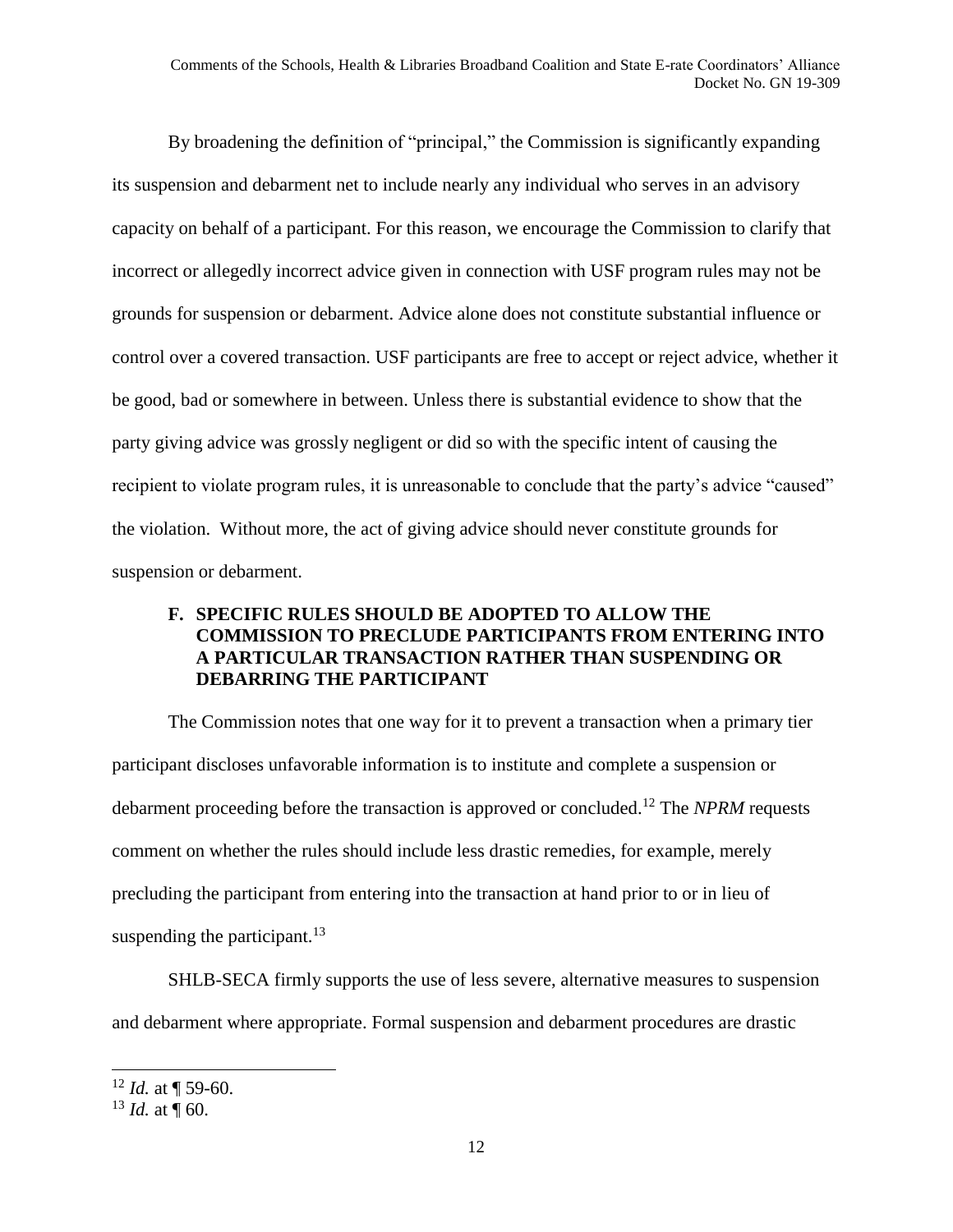remedies and should be used judiciously. The measures are only two of the many tools available to the Commission, ones that it should use as sparingly and with as much caution as possible, erring on the side of a less drastic remedy whenever the circumstances warrant it. The FCC should, as it suggests, adopt specific rules to afford itself the discretion to simply preclude the participant from entering into the particular transaction at hand, prior to or in lieu of suspending or debarring the participant. Allowing the participant to enter into the transaction, but monitoring the participant's activities more closely, could be another option in appropriate circumstances. The Commission could also require a compliance plan to ensure that the party is instituting internal controls and processes to prevent future violations.

The Commission also seeks comment on procedures to ensure due process for any party affected by the Commission's decision to preclude a transaction.<sup>14</sup> As previously discussed, USAC already has firmly in place a process that provides no due process protection, is totally opaque, and which enables USAC to in effect suspend participants from USF program participation. What would benefit the programs, we believe, is for the Commission to adopt a modified, formally authorized version of the procedure that USAC currently employs. Accordingly and because rigid, zero-tolerance policies tend to do more harm than good, we urge the FCC to adopt formal, less drastic measures to address the isolated problems that do not necessarily warrant suspension or debarment or where suspension or debarment might not be necessary under the circumstances. However, any discretionary process that the FCC ultimately adopts must come complete with reasonable due process, transparency, and known time limits.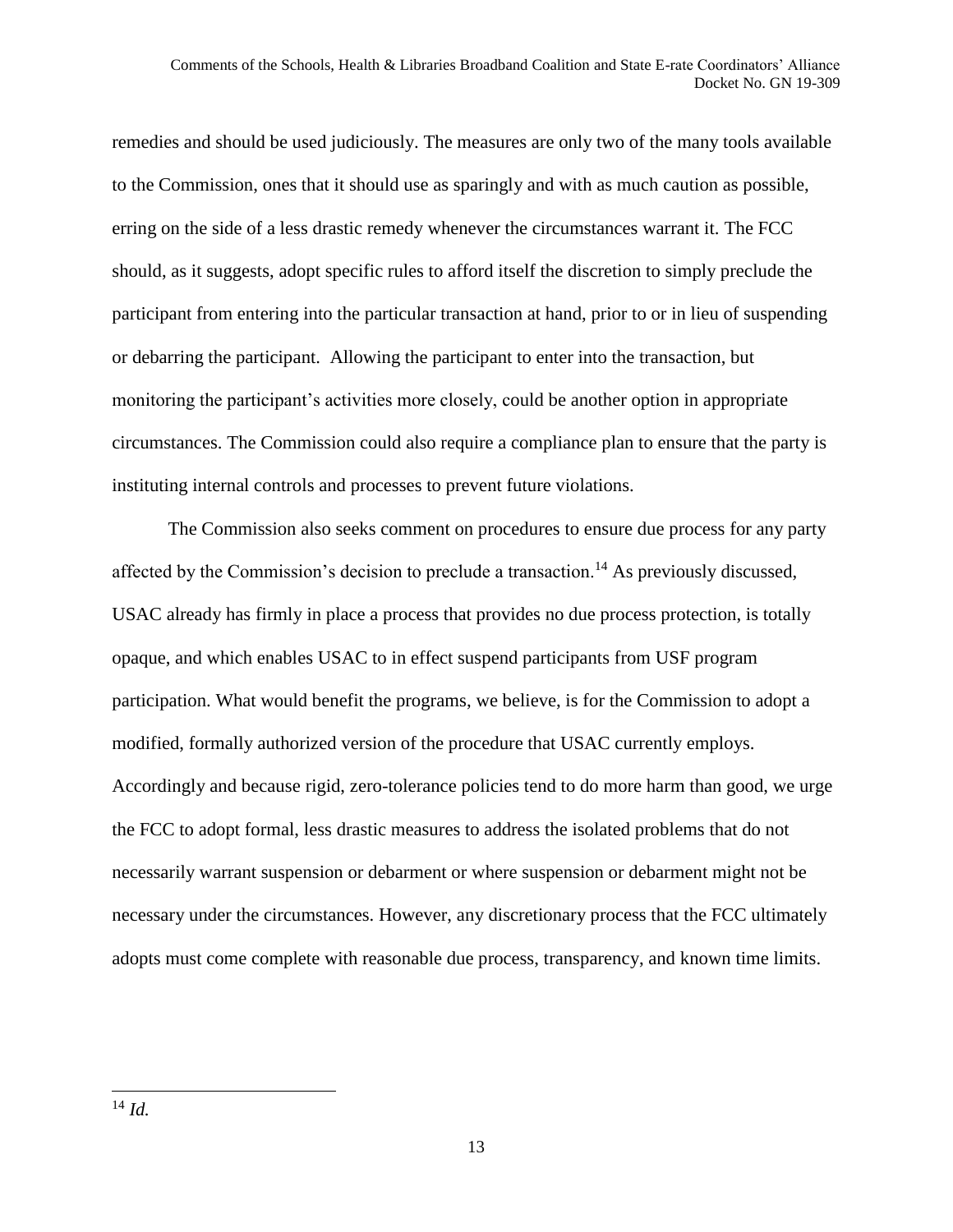### **G. THE SUGGESTION THAT THE FCC WOULD REJECT THE APPLICATION OF A PRIMARY TIER PARTICIPANT SOLELY BECAUSE A LOWER TIER PARTICIPANT WAS CONVICTED OF FRAUD IN ANOTHER GOVERNMENT PROGRAM IS ALARMING**

The Commission notes that disclosure requirements for lower tier participants are less extensive than those for primary tier participants. According to the Commission, if it were to adopt rules requiring lower tier participants to disclose unfavorable information only required of primary tier participants (e.g., convictions), the Guidelines would not provide a mechanism for the Commission to reject a related primary tier participant's application solely because of the lower tier participant's disclosure.<sup>15</sup> The *NPRM* seeks comment on whether the Commission should adopt rules that would allow it to reject a transaction based on the disclosure of unfavorable information relating to the lower tier participant.<sup>16</sup>

As an initial matter, we seriously question whether the disclosures proposed in the *NPRM* will help the Commission protect the USF, as it suggests. More alarming, however, is the Commission's suggestion that it may reject the application of a primary tier participant solely because a lower tier participant with whom they do business was convicted of fraud in another government program.<sup>17</sup> The Commission's efforts to remove bad actors from USF participation should not result in unfair and unnecessary harm to innocent third-parties. It does the USF programs a great disservice to even consider rejecting automatically every application that a participant with a questionable past has touched. Under these circumstances, the Commission has an obligation to closely examine the nature of the relationship between the parties to determine

 $15$  *Id.* at  $\P$  61.

<sup>16</sup> *Id.*

<sup>&</sup>lt;sup>17</sup> *Id.* at ¶ 61 (observing that the Guidelines do not provide a mechanism for the rejection of a school's E-rate application if the school is utilizing an E-rate consultant who has been convicted of fraud in another program but has not yet been debarred).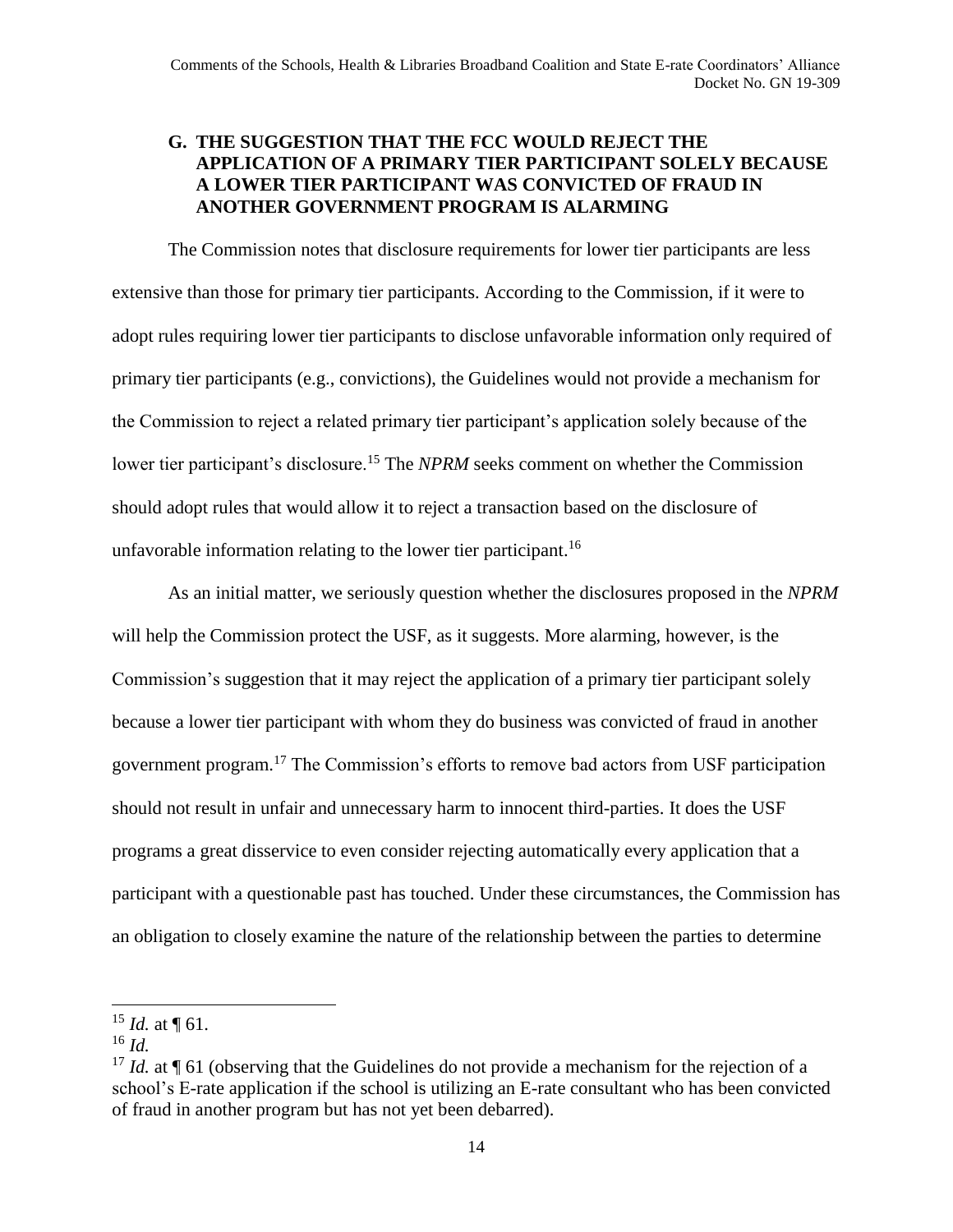what and how much if any undue influence or control the consultant, contractor or advisor may have had. And procedures should be implemented to hold harmless any innocent primary tier participant to the transaction in which the lower tier participant was involved.

#### **H. THE COMMISSION SHOULD NOT BE AUTHORIZED TO REJECT A TRANSACTION WHERE IT CONSIDERS THE DISCLOSURE OF UNFAVORABLE INFORMATION RELATING TO THE LOWER-TIER PARTICIPANT "SO SIGNIFICANT" THAT THE TRANSACTION SHOULD BE DENIED**

The Commission seeks comment on whether it should adopt rules that would allow it, or the Administrator, to reject a transaction where the Commission considers the disclosure of unfavorable information relating to the lower tier participant so significant that the transaction should be denied, even without initiation of a suspension or debarment proceeding. <sup>18</sup> The Commission asserts that providing it this discretion would provide it with maximum flexibility to protect the USF.<sup>19</sup>

As written, we have no choice but to oppose this overly broad grant of discretion to the FCC and USAC to abrogate primary tier transactions. The Commission, and USAC especially, should not be permitted to reject nonprocurement transactions, such as applications for USF funding. As there is no discussion of this proposed rule in context or even one example of the kind of offending information that would trigger this powerful a response from the Commission, there is no question that, in this instance, the grant of remedial discretion would be unacceptably broad.

We fail to see the logic or fairness of this proposal. It requires no nexus whatsoever between the lower tier participant and the primary tier participant's transactions or any cause and

 $\overline{a}$  $18$  *Id.* at ¶ 62.

<sup>19</sup> *Id*.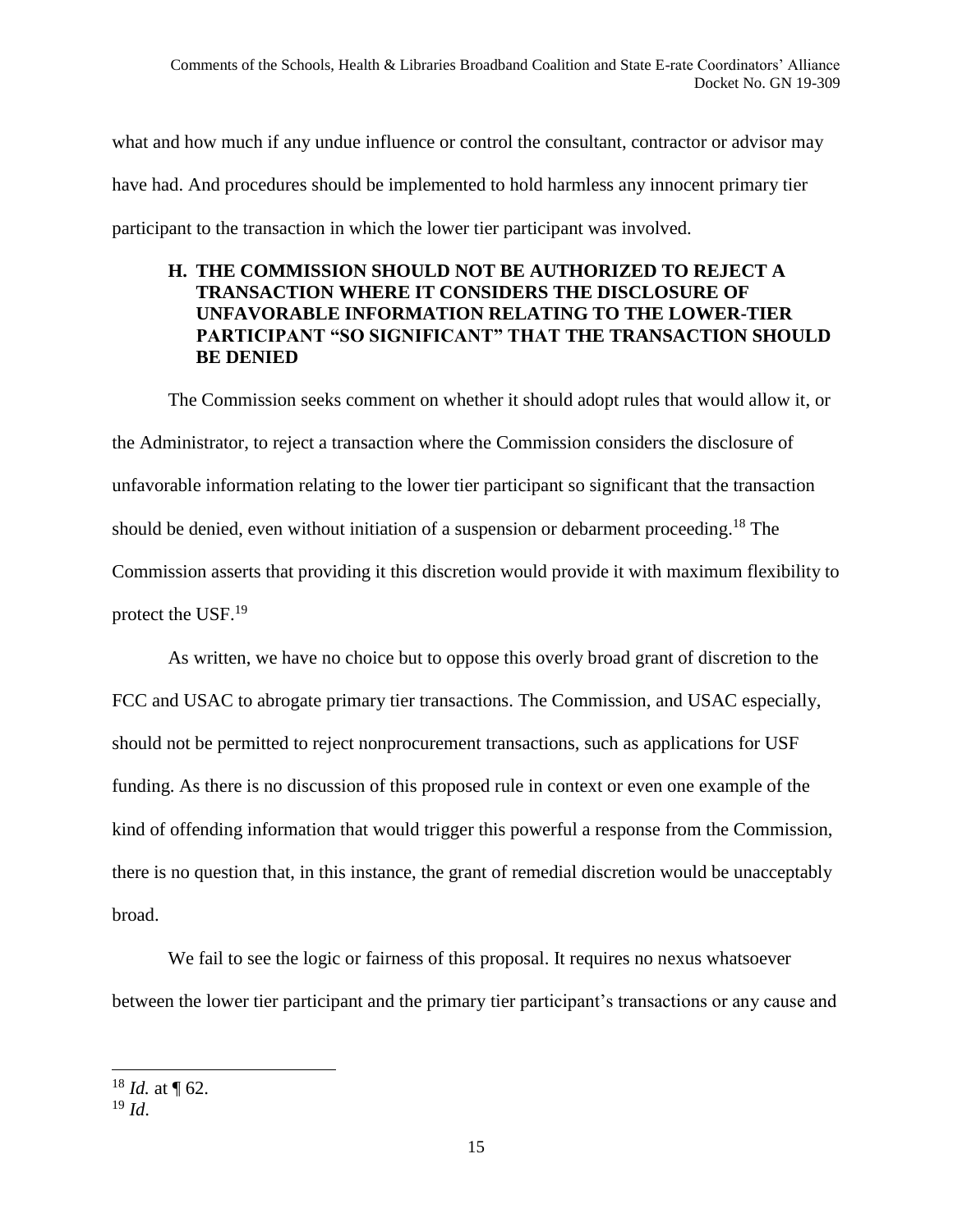effect to be shown between the lower tier participant's conduct that was so unfavorable and the result of the primary tier participant's transaction. Nevertheless, this proposal grants to the Commission the discretion to reject such transactions and grants the lower participant absolutely no recourse.

Should this proposal be adopted as part of the new suspension and debarment rules, then the rules should at a minimum (1) define which conduct of a lower tier participant it believes is sufficiently egregious to warrant denying the primary tier participant's transaction and (2) provide an opportunity for the primary tier participant to terminate its relationship with the lower tier participant as a way to save its transactions.

### **I. EXCEPTIONS SHOULD BE GRANTED TO ALLOW EXCLUDED PARTIES TO PARTICIPATE IN A TRANSACTION AND THE RULES SHOULD SPELL OUT FACTORS THE COMMISSION MAY TAKE INTO ACCOUNT WHEN MAKING THE DETERMINATION**

The Guidelines permit an agency head to grant an exception to allow an excluded party to participate in a transaction.<sup>20</sup> The Commission seeks comment on whether the rules should spell out factors for invoking such an exception or, alternatively, whether the determination should be left solely to the discretion of the full Commission or Chairman.<sup>21</sup>

We agree that exceptions should be granted under appropriate circumstances and believe that any new rules should spell out factors for invoking such an exception. Rarely should rules be hard and fast. Fundamental fairness and important pragmatic considerations dictate that exceptions should be granted where appropriate. To ensure that the decision-making process is transparent and fair, the rules should spell out the factors that will be taken into account, as

 $\overline{\phantom{a}}$ 

<sup>20</sup> *See* 2 CFR § 180.135(a) (providing that an agency head may grant an exception permitting an excluded person to participate in a particular covered transaction). <sup>21</sup> *NPRM* at ¶ 63.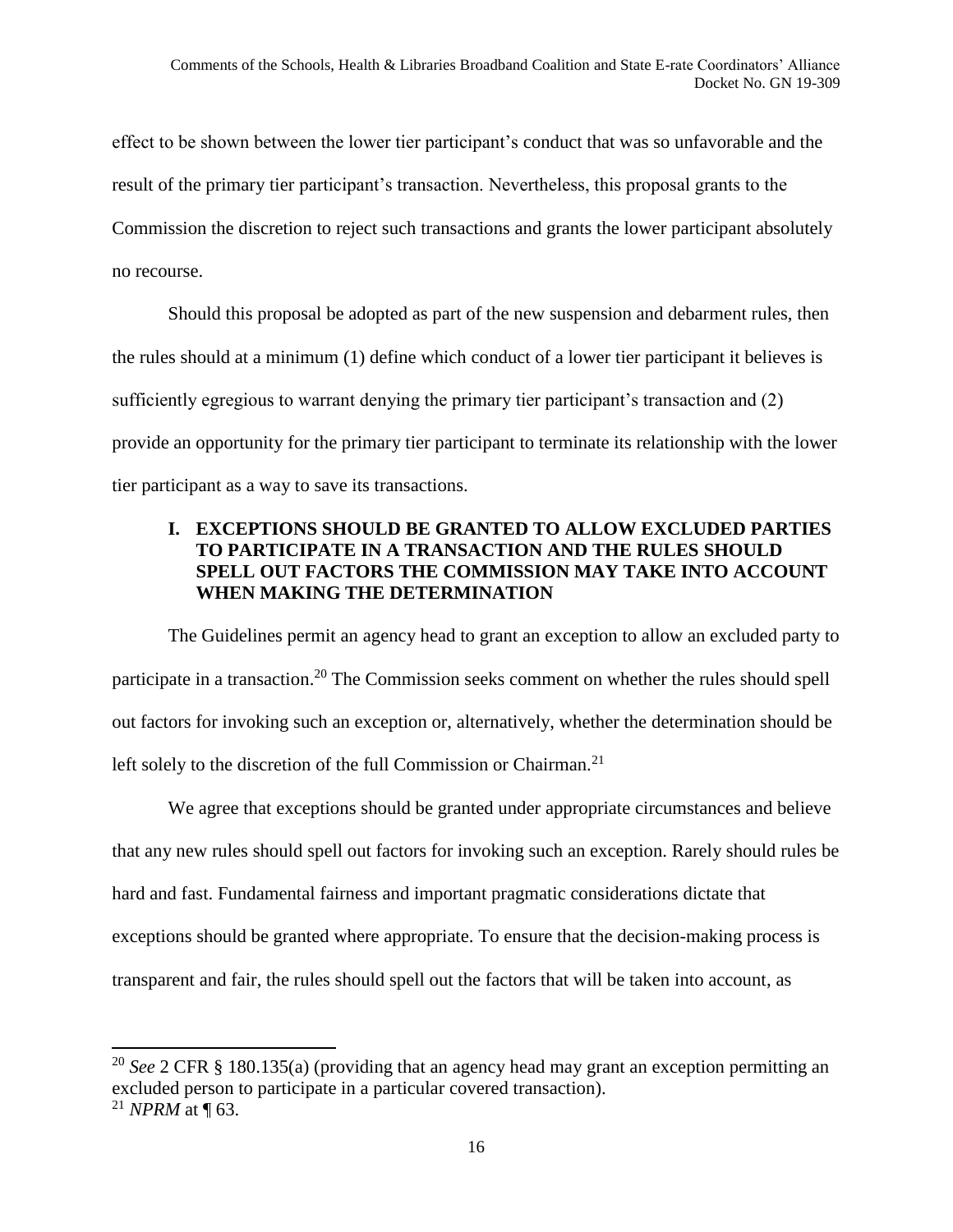excluded parties should be apprised of any and all information that may warrant an exception. In addition, the decision-maker should be given the discretion to consider other factors that may be relevant under the circumstances, including any non-enumerated mitigating factors. To further ensure transparency and fairness, and to help expedite the process, we believe that the authority to decide whether to grant an exception should be delegated to the bureaus overseeing the programs.

The Commission proposes, and SHLB-SECA agrees, that one consideration should be whether a provider of services is the sole source of services in the area.<sup>22</sup> Exclusion of a region's only provider ultimately risks harm to consumers and beneficiaries. The Commission, therefore, should include this consideration among any factors that may warrant an exception. Because we agree that exceptions should be made for sole provider of services in an area, it makes sense for the Commission to opt for an alternative remedy, if at all possible. Settlement agreements, compliance agreements, and limited participation of denials are all tools that the FCC can and should use to ensure the provider's compliance. Though at some point, if the service provider's misconduct continues, and depending on the nature of the misconduct, the Commission may need to lift the exception.

# **J. THE COMMISSION SHOULD ADOPT A "LIMITED DENIAL OF PARTICIPATION" MECHANISM AS A PARALLEL AND MORE FLEXIBLE ALTERNATIVE TO SUSPENSION AND DEBARMENT**

The Commission seeks comment on the adoption of a "limited denial of participation" mechanism, its potential usefulness, and the standards that might be appropriate to trigger this remedy. This mechanism, the Commission explains, would "allow the agency to protect its programs from conduct of bad actors for a shorter period than a suspension or debarment, while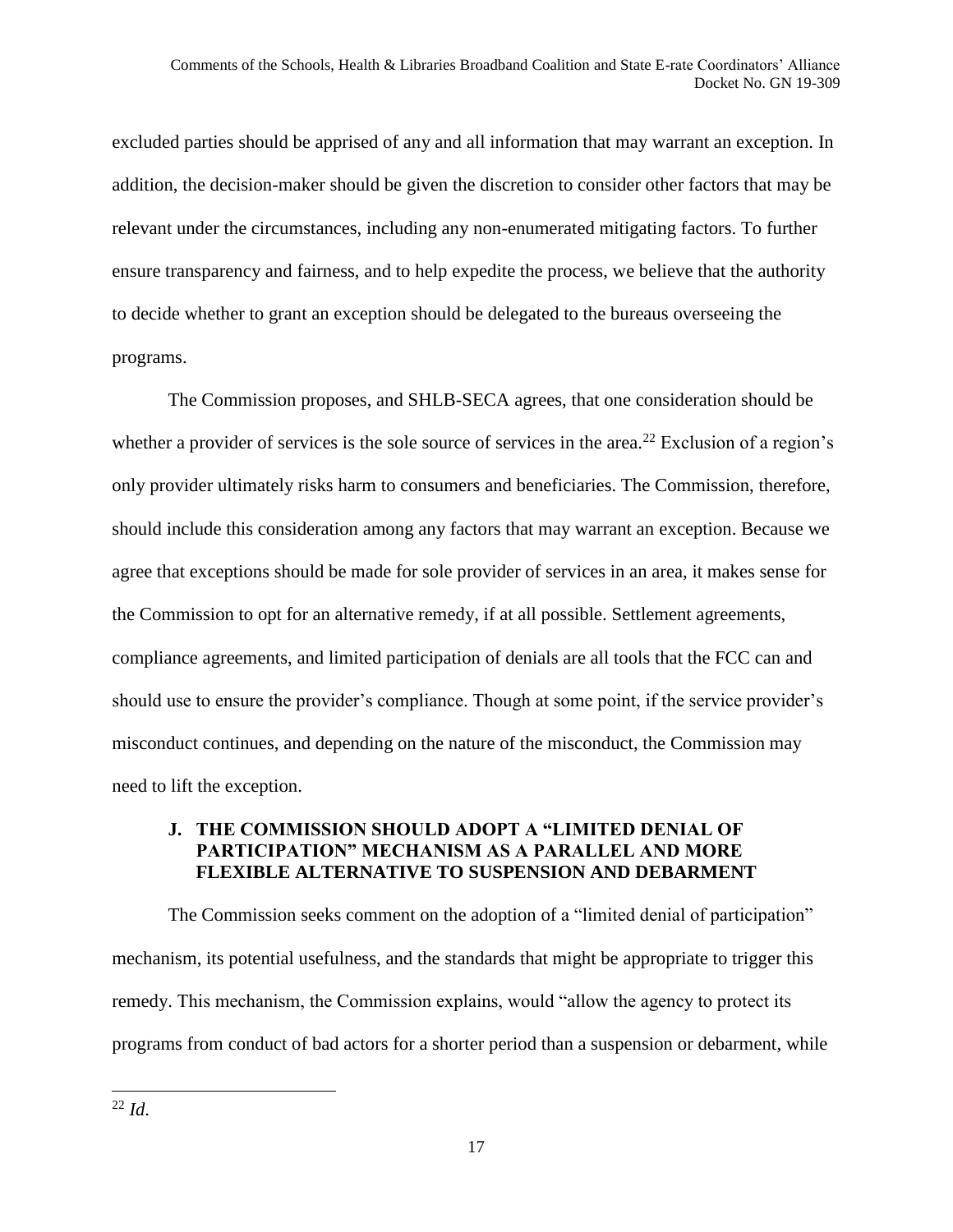affording the party the opportunity to come into compliance expeditiously, without causing the wrongdoer to be automatically excluded across all agency programs or government-wide."<sup>23</sup>

SHLB-SECA firmly supports use of a limited denial of participation as a less severe alternative to suspension and debarment when the circumstances warrant it. A limited denial of participation could be put to good use to counteract the one-off bad conduct of participants with no history of the same, similar, or other misconduct and who demonstrably express their willingness to toe the line in the future. Though we note that it is important that the mechanism offer the same due process protections that participants subject to suspension and debarment would receive.

The Commission also asks what standards might be appropriate for triggering this remedy. It would make sense to forego the limited denial of participation where there is evidence of substantial wrongdoing that would warrant debarment. On the other hand, while we agree that this may be an effective tool to force participants to respond to information requests and other directives, we have concerns about the Commission using this this mechanism for this purpose. If the Commission is to use the limited denial of participation as a tool to force participants to do what USF rules legitimately require them to do, there must be clear parameters placed around it – for example, the opportunity to contest the legitimacy of certain requests and proof of a repeated or express refusal on the part of the participant to respond.

It is important that the Commission also address the effect and duration of limited denials of participation. If a limited denial of participation is to be adopted, we believe its effect should be limited to future awards; it should not cover existing contracts or customers. For example, the limited denial of participation applies to new Lifeline customers but does not deny funding for

 $^{23}$  *Id.* at  $\P$  65.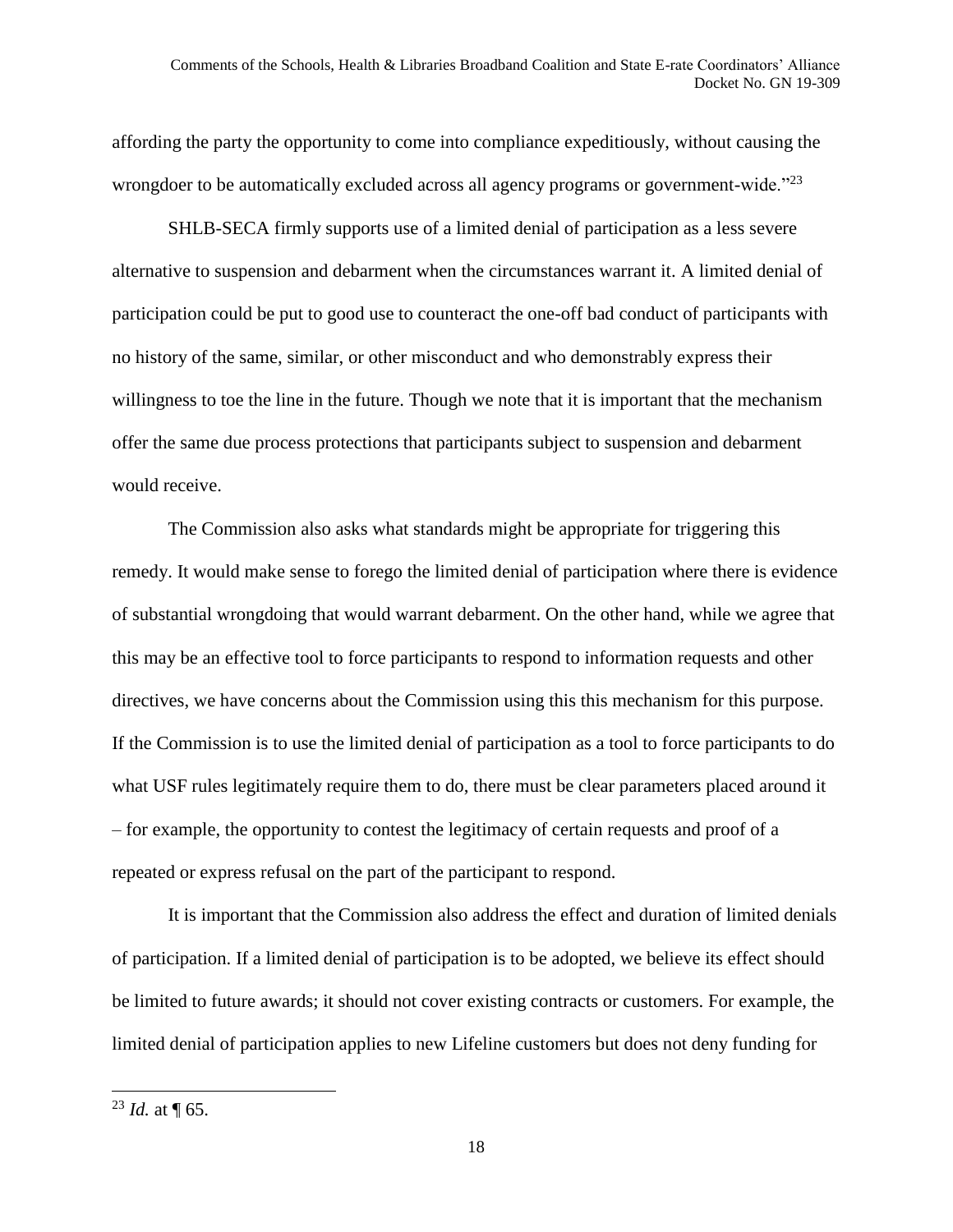existing customers. Or, it applies to new E-rate commitments but does not affect commitments already issued. The limited participation of denial should be of limited duration. It should be shorter than a suspension period and be automatically rescinded unless suspension or debarment action is taken.

#### **K. PARTICIPANTS SHOULD BE PERMITTED TO CONTINUE RECEIVING SERVICES WITH A SUSPENDED OR DEBARRED PROVIDER FOR THE DURATION OF THE CONTRACT**

The Guidelines would permit a USF participant to choose to continue with an excluded entity if the transaction were in existence when the agency excluded the person.<sup>24</sup> The Commission seeks comment on the extent to which participants should be permitted to continue receiving services when on a month-to-month or similarly short-term basis.<sup>25</sup>

SHLB-SECA supports giving USF program applicant-beneficiaries, such as schools, libraries, and health care providers the option to receive uninterrupted support from a suspended or debarred entity for the duration of the contract or to substitute a new provider for that service. Unless it can be shown that continuing to do business with a suspended or debarred provider presents a danger to the programs, beneficiaries should be afforded the option to receive uninterrupted support, whether the services are being delivered on a fixed or month-to-month basis.

The FCC's objective where suspension and debarment are concerned is to deter misconduct and rid its programs of bad actors. But in doing so, the Commission should be

<sup>&</sup>lt;sup>24</sup> 2 CFR § 180.310(a) (permitting but not requiring participants to continue covered transactions with an excluded person if the transactions were in existence when the agency excluded the person); 2 CFR § 180.310(b) (disallowing renewals or extensions of covered transactions, other than no-cost time extensions, with any excluded person unless agency grants exception for the transaction).

<sup>25</sup> *NPRM* at ¶ 70.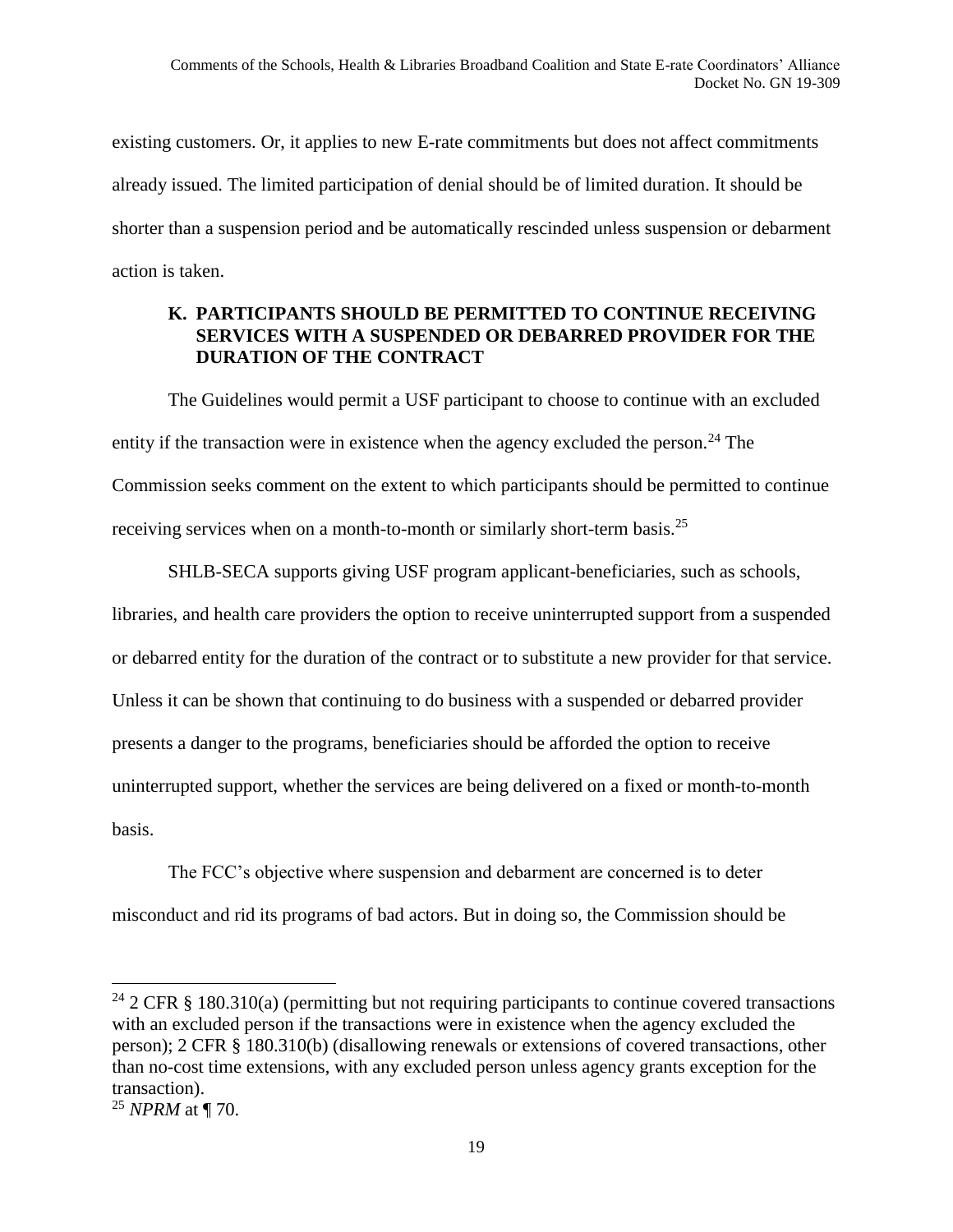mindful of the primary objective of the USF programs: providing critical financial support to beneficiaries. The suspension and debarment policies should not interfere, or only minimally interfere, with the receipt of benefits to beneficiaries. Accordingly, we do not support requiring beneficiaries to transition to a new provider where beneficiaries are receiving month-to-month services for an indefinite term. Instead, we believe the better approach is to allow beneficiaries to either (1) continue receiving service with the suspended or debarred service provider, (2) perform a Service Provider Identification Number (SPIN) change, if allowable under state and local procurement rules, or (3) rebid the contract or service.

#### **L. THE RULES SHOULD OFFER DEBARRED PARTICIPANTS AN OPPORTUNITY TO REDUCE THE PERIOD AND SCOPE OF THE DEBARMENT**

The typical debarment period, the Commission notes, is not more than three years, although that period may be adjusted based on the seriousness of the causes for debarment and evaluation of factors listed in the Guidelines.<sup>26</sup> The Guidelines also allow a debarred person to ask the debarring official to reconsider the decision or reduce the time period or scope of the debarment.<sup>27</sup> The Commission seeks comment on mitigating factors that may warrant a reduction in the debarment period in response to a request for reconsideration.<sup>28</sup>

SHLB-SECA agrees that debarred participants should be given an opportunity to petition to reduce the periods and scope of debarment. If participants can demonstrate that they have instituted training and oversight measures to facilitate program compliance, they should have an opportunity to reduce the debarment period. On reconsideration, the Commission should take

<sup>26</sup> *Id.* at ¶ 73.

<sup>27</sup> *See* 2 CFR §§ 180.850, 180.835.

<sup>28</sup> *NPRM* at ¶ 73.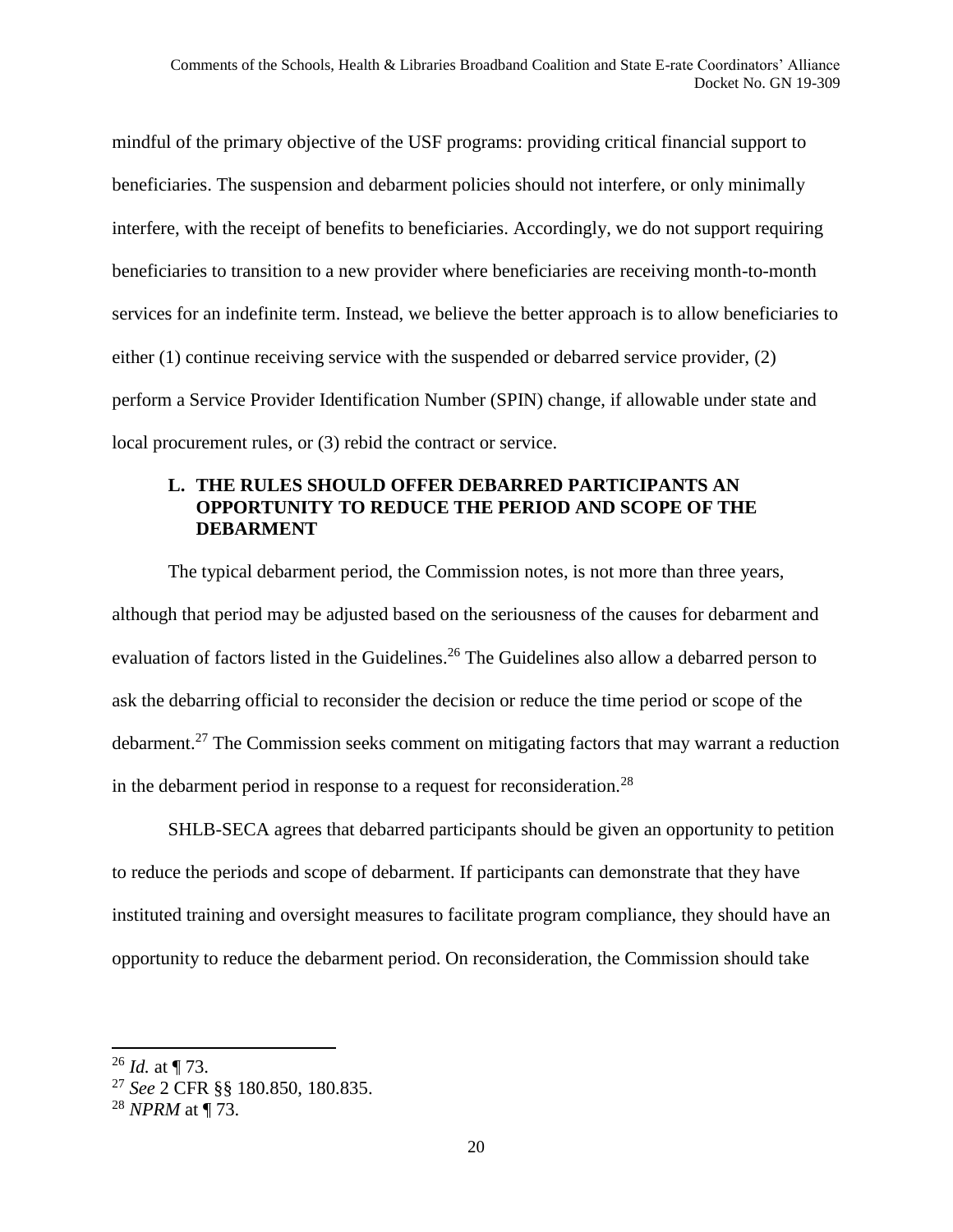into account mitigating factors, such as whether the party has effective ethics and compliance policies in place or has taken substantial steps to improve compliance efforts.

The Commission also asks whether it should treat applicant schools, libraries, and health care providers differently than other parties for purposes of determining the period of debarment or in the review of applicable factors.<sup>29</sup> We believe it is absolutely necessary to treat schools, libraries, and health care providers differently than other USF participants. These are not commercial enterprise; these are the non-profit organizations that the FCC's programs were designed to benefit. School, libraries, and health care providers provide vital educational and health services to communities throughout the country. Denying access to USF benefits does much more than harm the organizations, it hurts the communities they serve – and that is the harm the FCC should be determined, at all costs and whenever possible, to avoid. The Commission should take advantage of all of the tools at its disposal – exceptions, settlement agreements, close monitoring, short-term suspensions and so on – to avoid or at least lessen the impact of suspension and debarment on the communities that these participants have a duty to serve.

### **M. DEBARRING OFFICIALS SHOULD BE PERMITTED TO FASHION LESSER REMEDIES OR TAILOR THE TERMS OF SUSPENSION AND DEBARMENT**

The *NPRM* seeks comment on alternative remedies or settlements. Specifically, the Commission asks whether a debarring official should have authority to tailor debarments for particular circumstances or propose alternative remedies.<sup>30</sup>

 $\overline{a}$ 

<sup>29</sup> *Id.* at ¶ 74.

<sup>30</sup> *Id.* at ¶ 75.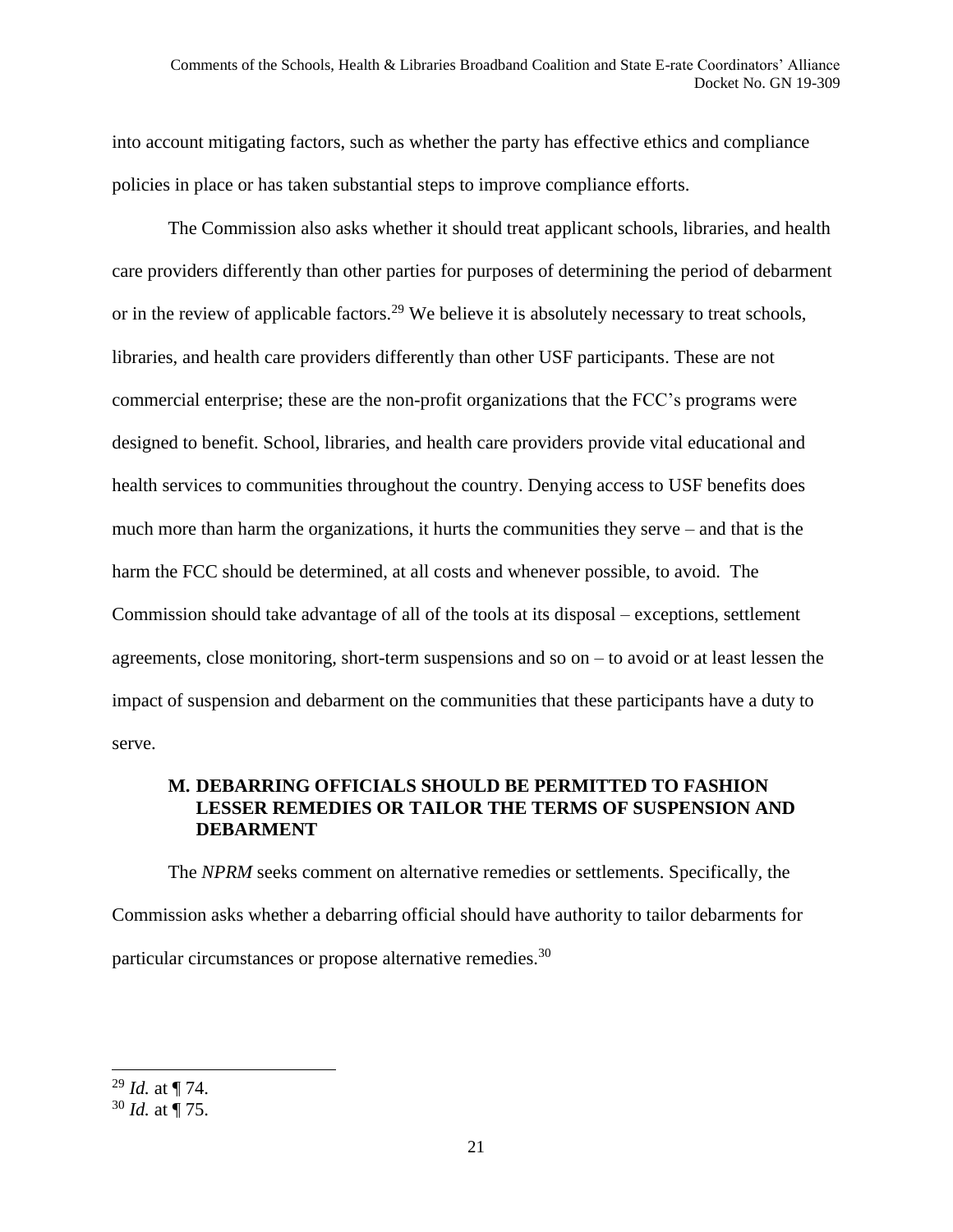Consistent with our comments throughout and for all of the same reasons, SHLB-SECA supports the use of alternative remedies or settlements in lieu of suspension and debarment. Debarment is a drastic sanction that should be imposed only as a remedy of last resort. The debarring official, therefore, should be granted broad authority to tailor debarments for particular circumstances or propose remedies in lieu of suspension and debarment. We note that the process should not be a rigid one. It needs to be flexible enough to address all of the particular circumstances, including mitigating ones, that may or may not be present. We specifically endorse the Commission's proposal to afford the debarring official authority to negotiate a settlement under which the respondent would agree to the repayment of funds or a reduction in program support, rather than suspension or debarment. Such a resolution would be appropriate if, for instance, it is based on an isolated case of misconduct or the respondent has taken substantial remedial steps. We also believe input from the appropriate bureau would be beneficial to the debarring official before determining a particular remedy. As the Commission notes, Bureau staff "are likely to have the best knowledge of how alternative remedies might impact delivery of services to beneficiaries."<sup>31</sup>

#### **N. PROCESS QUESTIONS**

We discuss below certain process questions in the *NPRM* related to the implementation of the new rules.

### *1. Presentation of Evidence in Suspension and Debarment Proceedings*

We agree that the Commission should "develop coordination procedures to permit the bureaus most responsible for the implementation of its USF programs … to make presentations in the proceedings because they are likely to have insights on ways to implement suspension or

 $31$  *Id.* at  $\P$  75.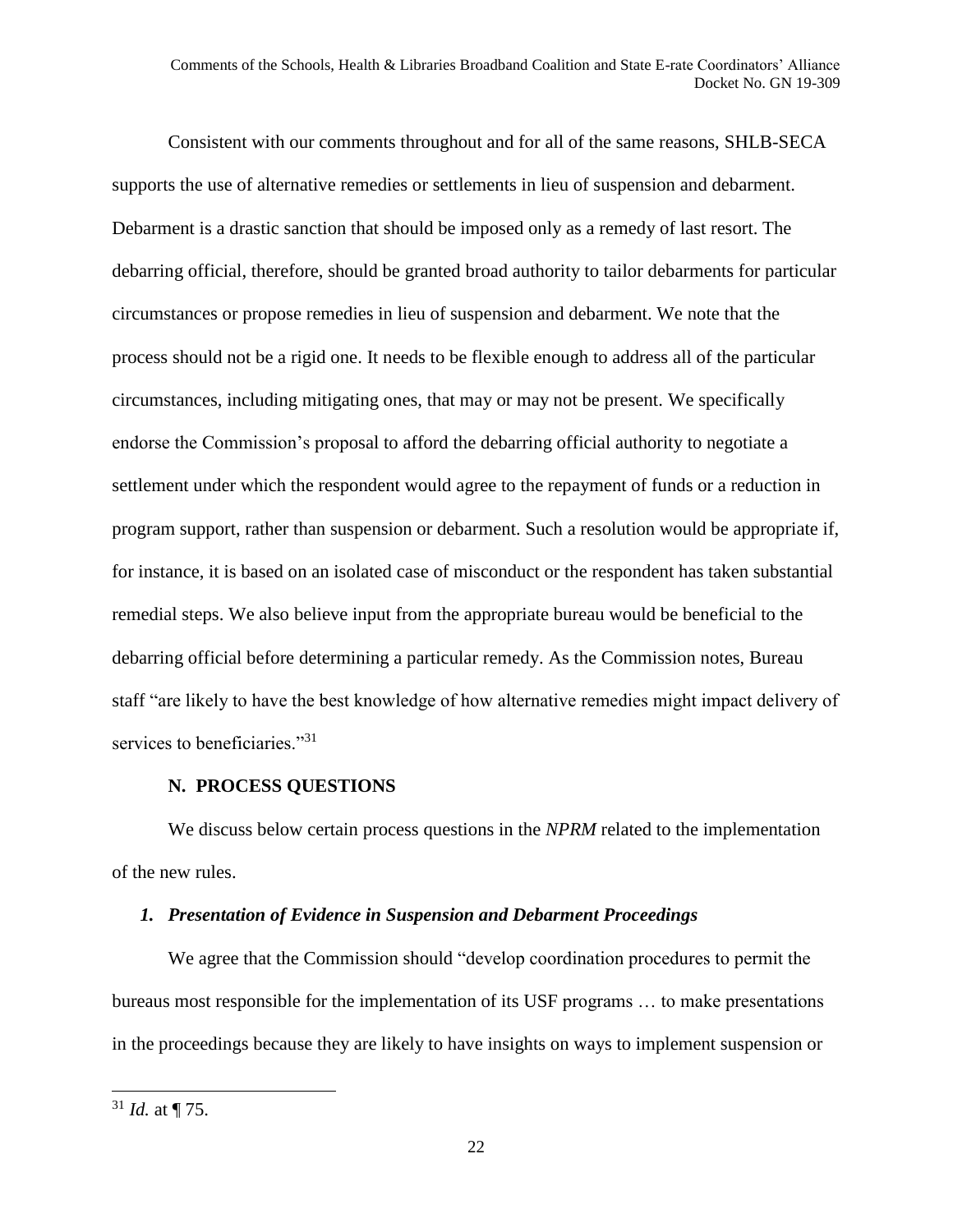debarment without adversely impacting the persons or entities the programs are designed to assist."<sup>32</sup>

The history of the E-rate program shows that when professionals who have little or no institutional memory of or experience with the program are given authority to make decisions that substantially impact program participants, their lack of familiarity with this very complex program frequently results in a longer, unnecessarily difficult, frustrating review process. It is extremely important, therefore, that anyone to whom the FCC grants authority to prosecute suspension and debarment actions be well-versed in the history of the particular USF program, its rules, and its policy goals and objectives.

There must be adequate separation between the official bringing the action and the suspending or debarring official, and officials conducting the proceedings must be neutral. The division of a federal agency tasked with investigating a party to a suspension or debarment proceeding and presenting evidence and arguments against that party cannot possibly be a neutral decision-maker in that proceeding. Therefore, the FCC's Enforcement Bureau should play no role whatsoever in the decision-making process, no matter how practical its involvement in that process may appear.

#### *2. Appeal and Review of Suspension and Debarment Actions*

Any individual or entity facing suspension or debarment should have the right to request reconsideration and, alternatively, the immediate right to seek judicial review. To ensure fairness and expedited decision-making, it is important that the Commission adopt supplemental rules applicable to applications for review or petitions for reconsideration.

<sup>32</sup> *Id.* at ¶ 77.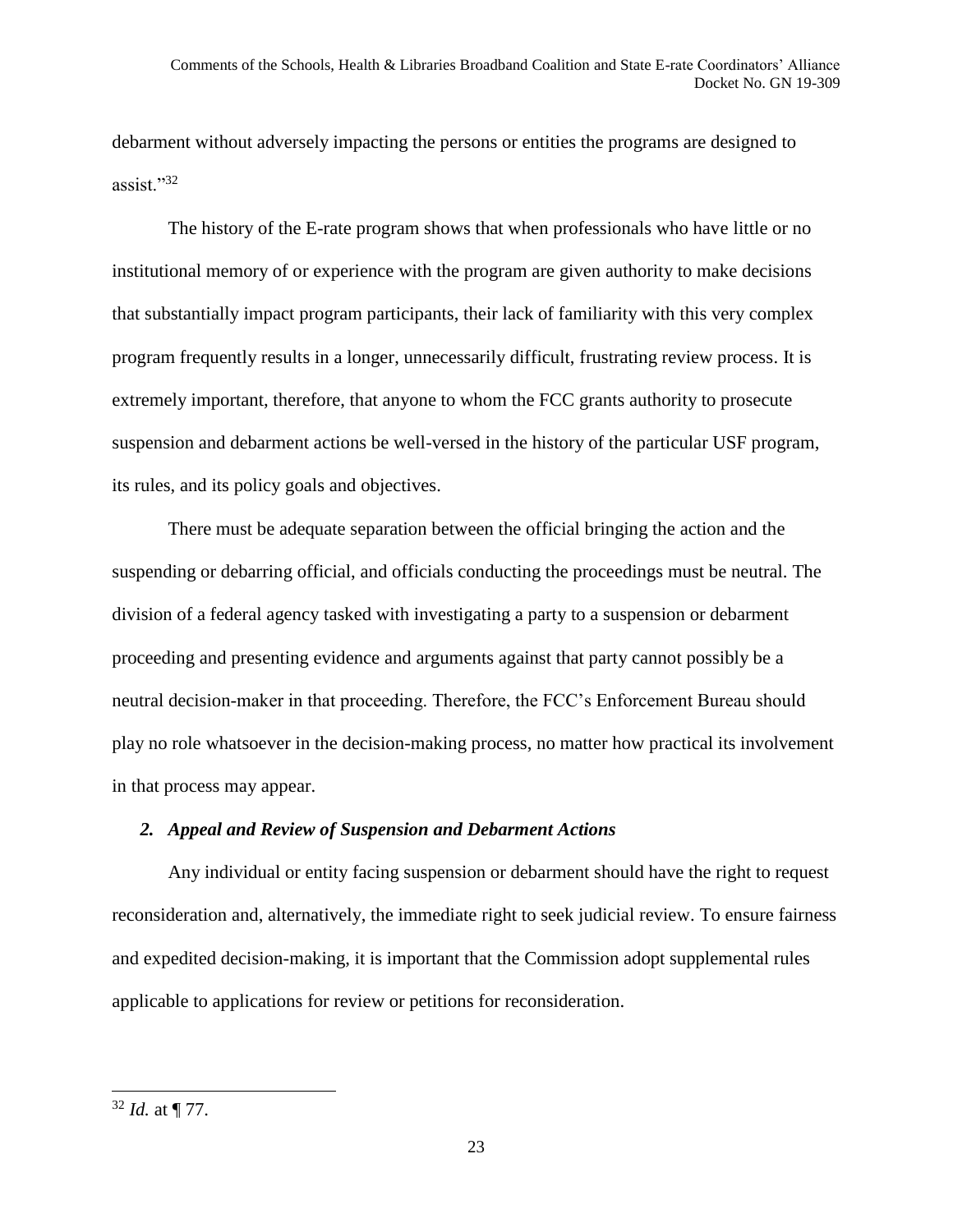#### *i. Petitions for Reconsideration*

The Commission should grant stays of suspension or debarment actions for "good cause" when petitions for reconsideration are filed. It should also make the decision within 60 days. To help ensure fairness and to facilitate more expeditious and better decision-making, the Commission should provide guidance for what constitutes "good cause."

We endorse an automatic stay for failure to make a "good cause" determination within 30 days. Without this trigger, there is no incentive for the FCC's decision-maker to decide this important, threshold issue expeditiously. Delay harms everyone directly and indirectly affected by the process.

# *ii. Applications for Review*

We disagree with the Commission's proposal to exempt suspension and debarment orders from rules requiring automatic stays.<sup>33</sup> Long, frustrating and costly delay has been the hallmark of the E-rate decision-making process since the program's inception. Not granting an automatic stay upon the filing of an application for review of a suspension or debarment order would do nothing to counterbalance this historic, institutional tendency towards delay. Automatic stays would encourage the FCC to expedite the decision-making process and provide important due process protection to the subjects of suspension or debarment orders (along with any innocent party that might be harmed collaterally) against long and unfair delay.

If and when a stay of a suspension or debarment order is granted, the FCC should instruct USAC not to interfere with the application process of, or payment to, any entity that the order affects for the duration of the stay – unless there is a reasonable, factual basis for concluding that continuing to process the application or making a particular payment would violate program

<sup>33</sup> *Id.* at ¶ 78.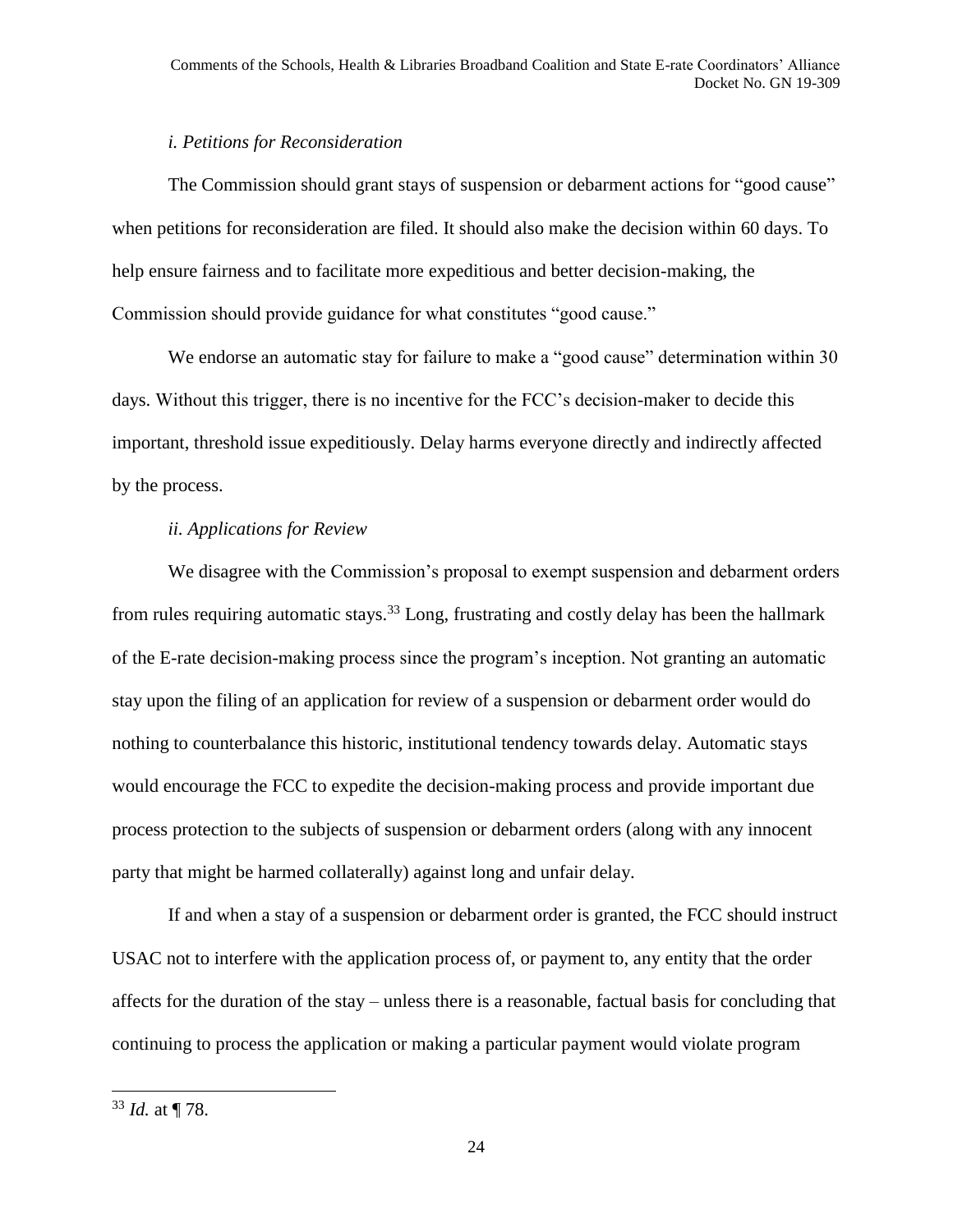rules. If the Administrator makes this determination, then any entity that the decision materially affects should be permitted to appeal via an expedited and transparent review process.

If the Commission exempts these decisions from an automatic stay, the Commission should then deem the suspension or debarment decision made by the suspending or debarring officer to be a final agency action, without need for Commission review. That would permit the affected parties to seek immediate judicial review, including stay. The Commission should not create procedures that simply block judicial review while irreparable harm occurs.

#### *iii. Expedited Review*

Expedited review of all suspension or debarment-related decisions is essential. The Commission proposes that any stay of a suspension or debarment not exceed 120 days.<sup>34</sup> We support the Commission's attempt to ensure an expedited review process. However, the 120-day maximum stay does not mirror the maximum that the Guidelines give to agencies to render a decision in a suspension or debarment proceeding, which is 45 days.<sup>35</sup> We assume that the 120day limit on stays is not intended to change the amount of time that the Guidelines give the FCC to render decisions from 45 days to 120 days. To protect against unfair and costly administrative delay, and to safeguard the process, we propose that if the FCC fails to render a decision within 45 days that the stay be extended automatically until the date of the decision.

#### **III. CONCLUSION**

SHLB-SECA thanks the Commission for asking these important questions, and we appreciate the opportunity to comment. For the foregoing reasons, SHLB-SECA urges the Commission to proceed cautiously in implementing any new suspension and debarment rules and

 $\overline{a}$ <sup>34</sup> *Id.* at ¶ 78.

<sup>35</sup> 2 CFR § 180.870(a) and (b).